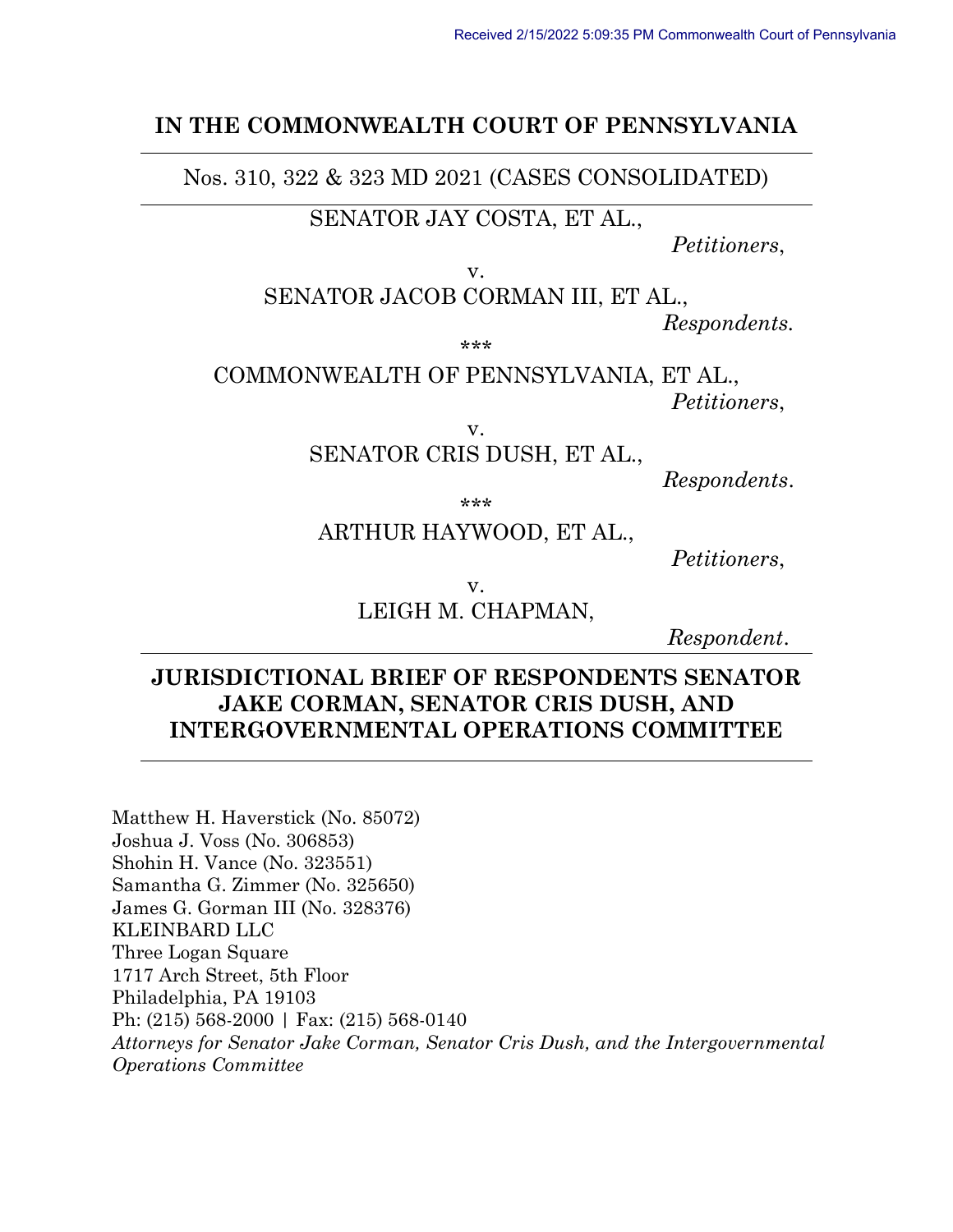# **TABLE OF CONTENTS**

| I.  |                                                                                                                                                                                                      |
|-----|------------------------------------------------------------------------------------------------------------------------------------------------------------------------------------------------------|
| II. |                                                                                                                                                                                                      |
| HL. |                                                                                                                                                                                                      |
|     | A. These consolidated matters are not ripe for review because the                                                                                                                                    |
|     | B. The availability of an adequate remedy at law, namely the<br>Committee's enforcement of the Subpoena, precludes the Court's<br>exercise of equity jurisdiction over Petitioners' suits seeking to |
|     | C. The Senate's civil and criminal contempt powers also may<br>preclude this Court's exercise of equity jurisdiction over the                                                                        |
| IV. | 22                                                                                                                                                                                                   |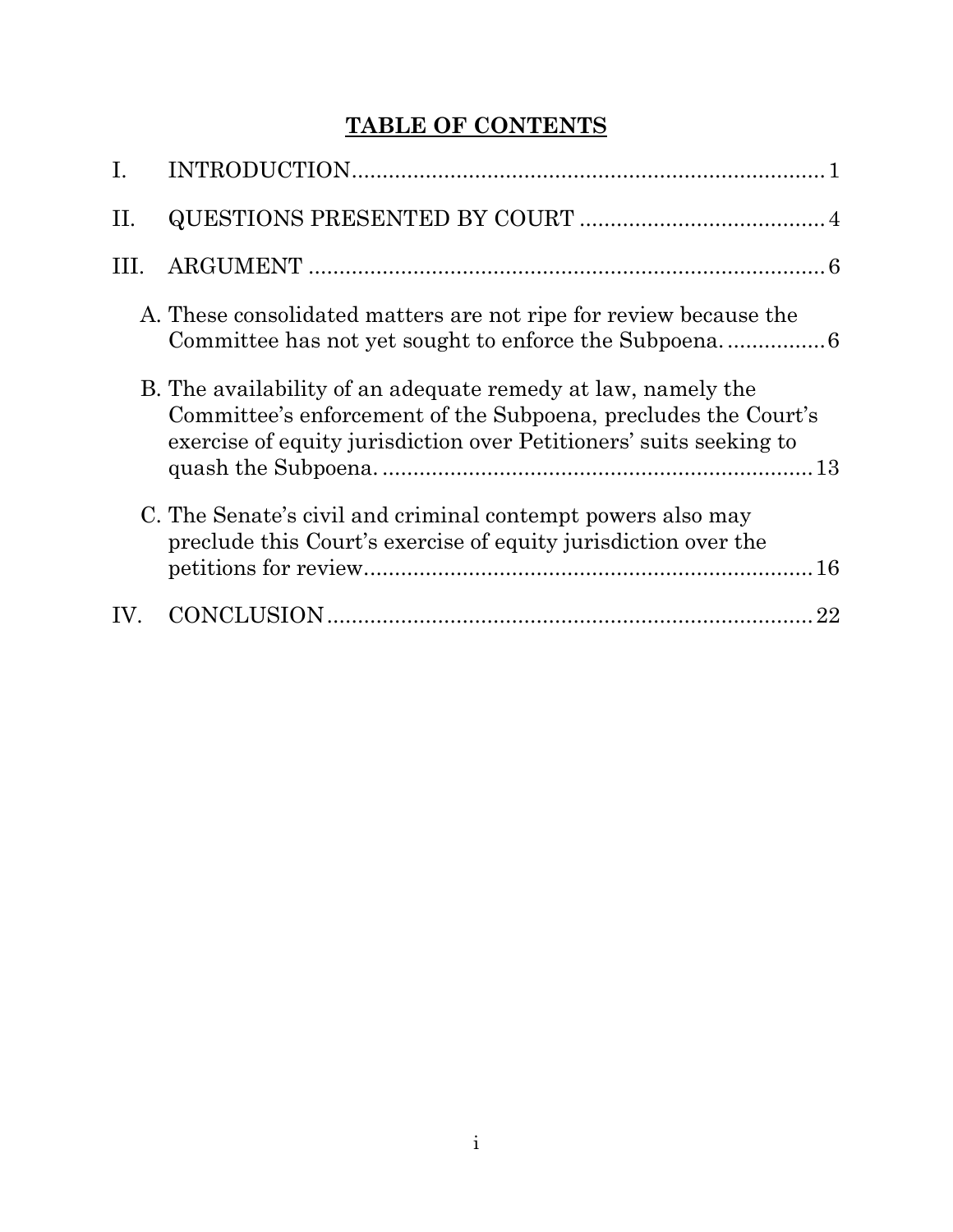# **TABLE OF AUTHORITIES**

# **Cases**

| Camiel v. Select Committee on State Contract Practices of the House of |
|------------------------------------------------------------------------|
|                                                                        |
| Commonwealth ex rel. Carcaci v. Brandamore, 327 A.2d 1 (Pa. 1974)      |
| Commonwealth v. Costello, 1912 WL 3913 (Pa. Quar. Sess. 1912)21        |
| <i>In re Pennsylvania Crimes Commission</i> , 309 A.2d 401 (Pa. 1973)  |
|                                                                        |
| <b>Statutes</b>                                                        |
|                                                                        |
|                                                                        |
|                                                                        |
| Rules                                                                  |
|                                                                        |
|                                                                        |
|                                                                        |
| <b>Constitutional Provisions</b>                                       |
|                                                                        |
|                                                                        |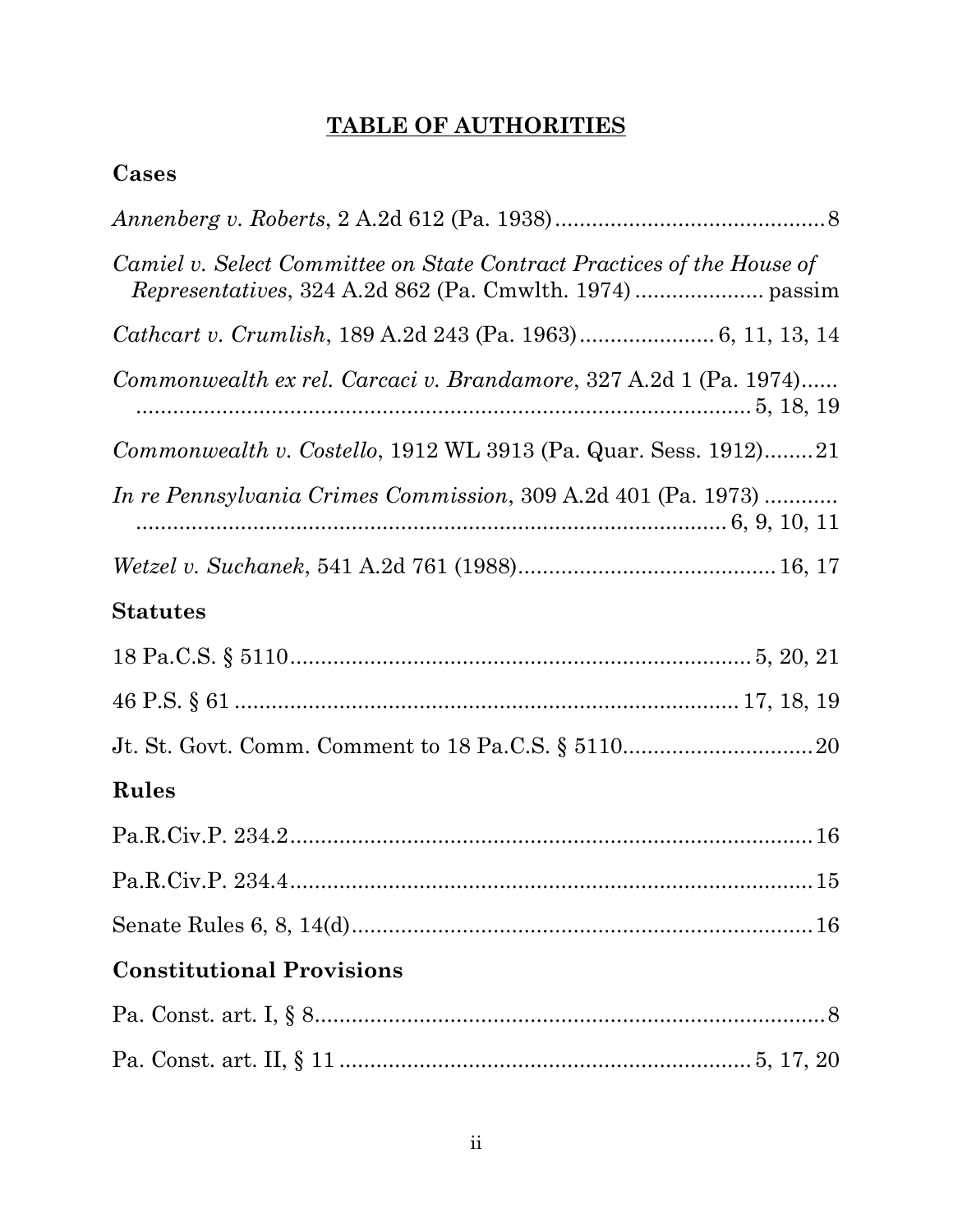#### <span id="page-3-0"></span>**I. INTRODUCTION**

On January 25, 2022, this Court ordered the parties to submit briefs addressing three discrete issues concerning the Court's exercise of equity jurisdiction over Petitioners' consolidated petitions for review. As detailed below, all three issues presented by the Court make one thing clear: Petitioners "jumped the gun" by filing their suits in equity prior to the Intergovernmental Operations Committee (the "Committee") seeking to enforce its September 15, 2021 Subpoena, whether through enforcement proceedings in this Court, civil contempt proceedings before the Senate, or criminal contempt proceedings in the Court of Common Pleas. Indeed, each of the three issues compel the same answer: Petitioners' petitions for review should be dismissed for lack of equity jurisdiction.

*First*, based on binding precedent from this Court and the Pennsylvania Supreme Court, this case is *not* ripe for review unless and until the Committee initiates enforcement proceedings to compel compliance with its Subpoena. This Court's *en banc* decision in *Camiel v. Select Committee on State Contract Practices of the House of Representatives*, 324 A.2d 862, 865-71 (Pa. Cmwlth. 1974), is directly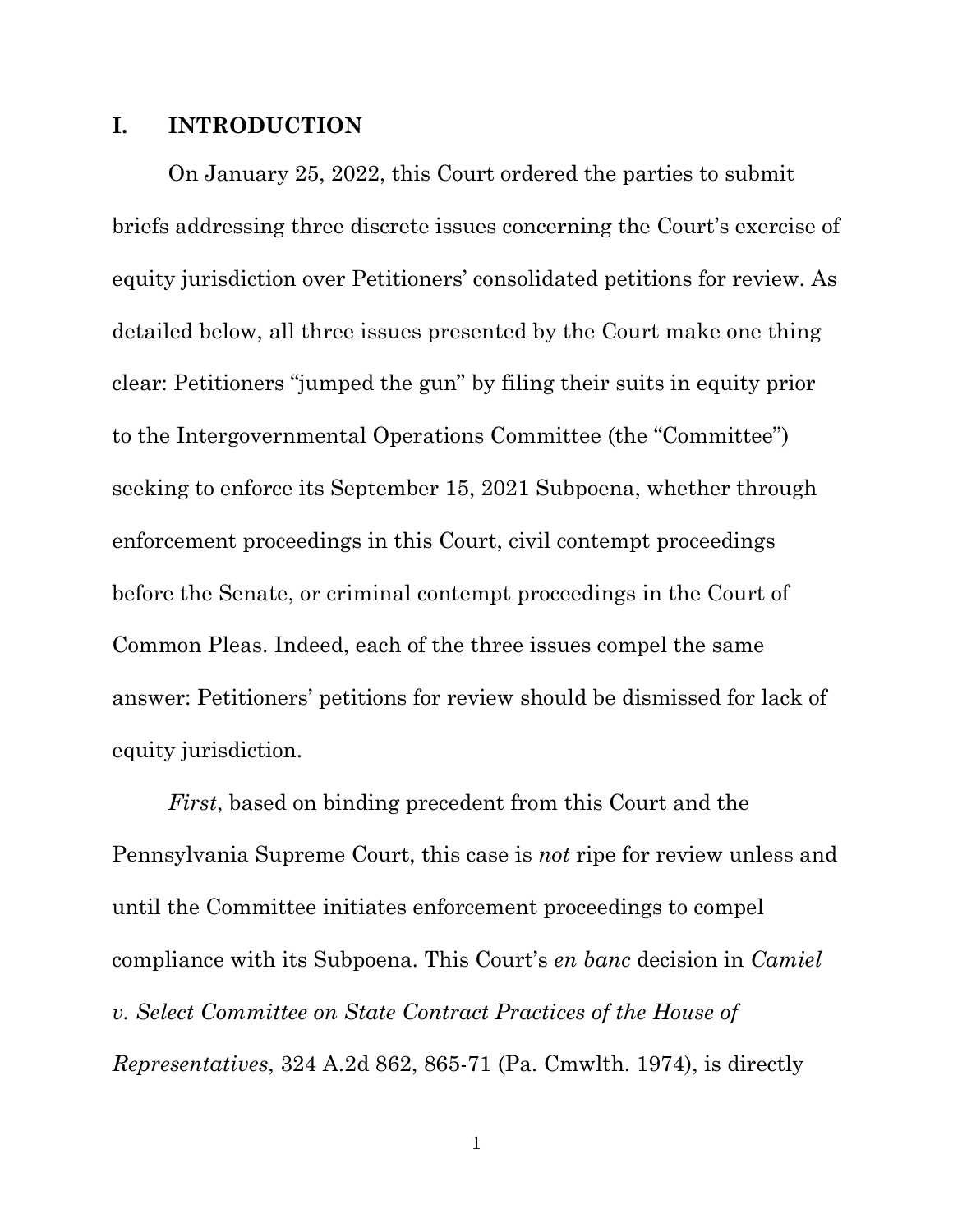on-point and controlling with regard to this issue. And *Camiel* mandates the immediate dismissal of this equity action in deference to the Committee's enforcement proceedings at law to be filed with this Court.

*Second*, and relatedly, the existence and availability of an adequate remedy at law for Petitioners precludes this Court's exercise of equity jurisdiction over this case. Again, Petitioners can, and certainly will, raise the same legal and constitutional challenges to the Subpoena in any enforcement proceedings at law initiated by the Committee in this Court that they have raised in this case in the Court's equity jurisdiction. Thus, Petitioners must wait for the Committee to seek to enforce the Subpoena at law in this Court before they can seek to quash the Subpoena in equity.

*Third*, and finally, the Senate's constitutional and statutory civil and criminal contempt powers also provide another vehicle at law, in lieu of equity, through which the Secretary of the Commonwealth and/or the Department of State can raise and have adjudicated any legal or constitutional challenges they may have to the Subpoena. If the Senate chooses to pursue civil and/or criminal contempt proceedings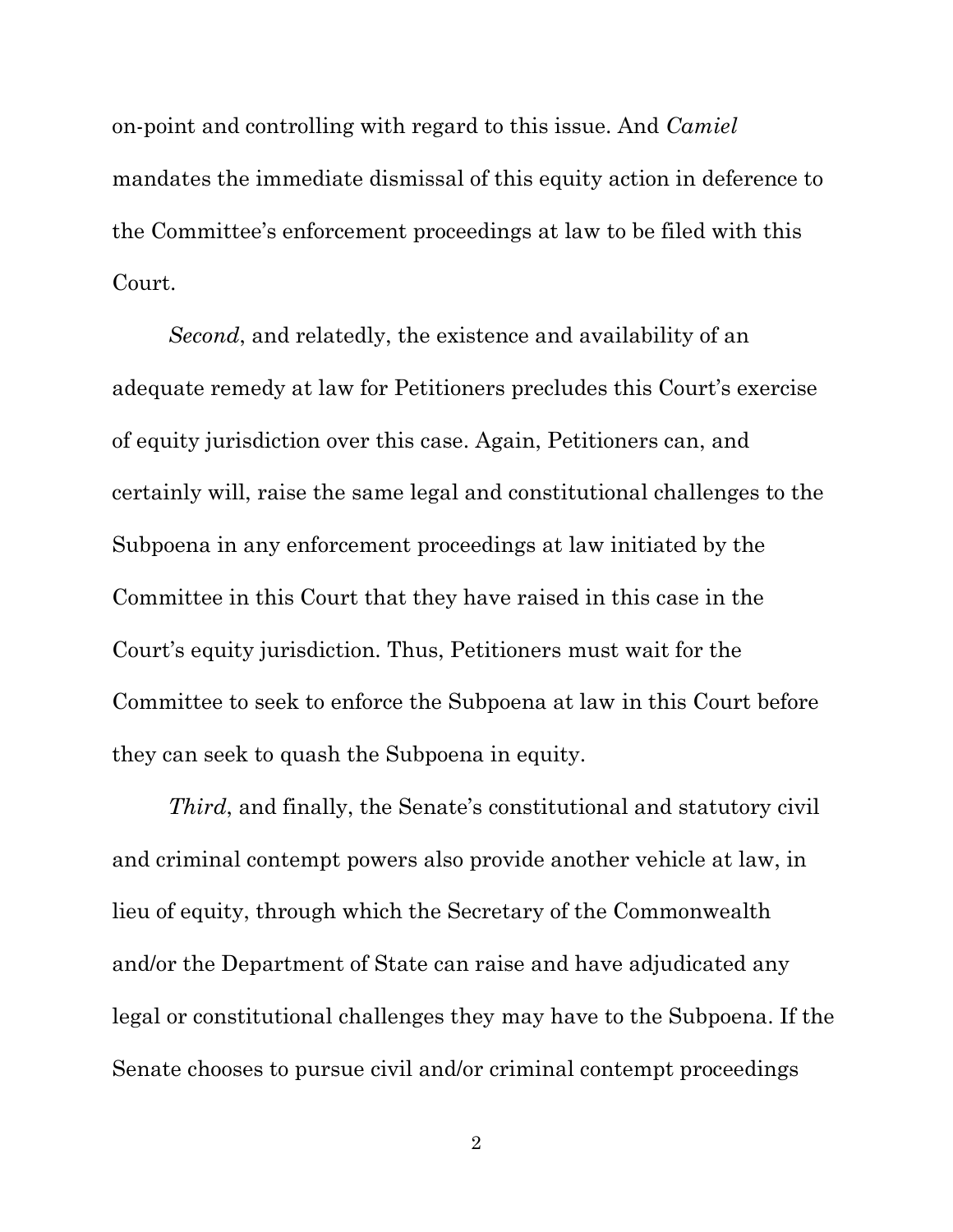against the Secretary or the Department of State for their noncompliance with the Subpoena, they will again have the availability of another forum at law to object to the Subpoena, rendering this Court's exercise of equity jurisdiction unnecessary.

Accordingly, this Court should refrain from exercising equity jurisdiction over Petitioners' petitions for review and enter an order dismissing all three of the consolidated cases as a matter of law. The Committee can then file a petition for review in this Court to enforce the Subpoena.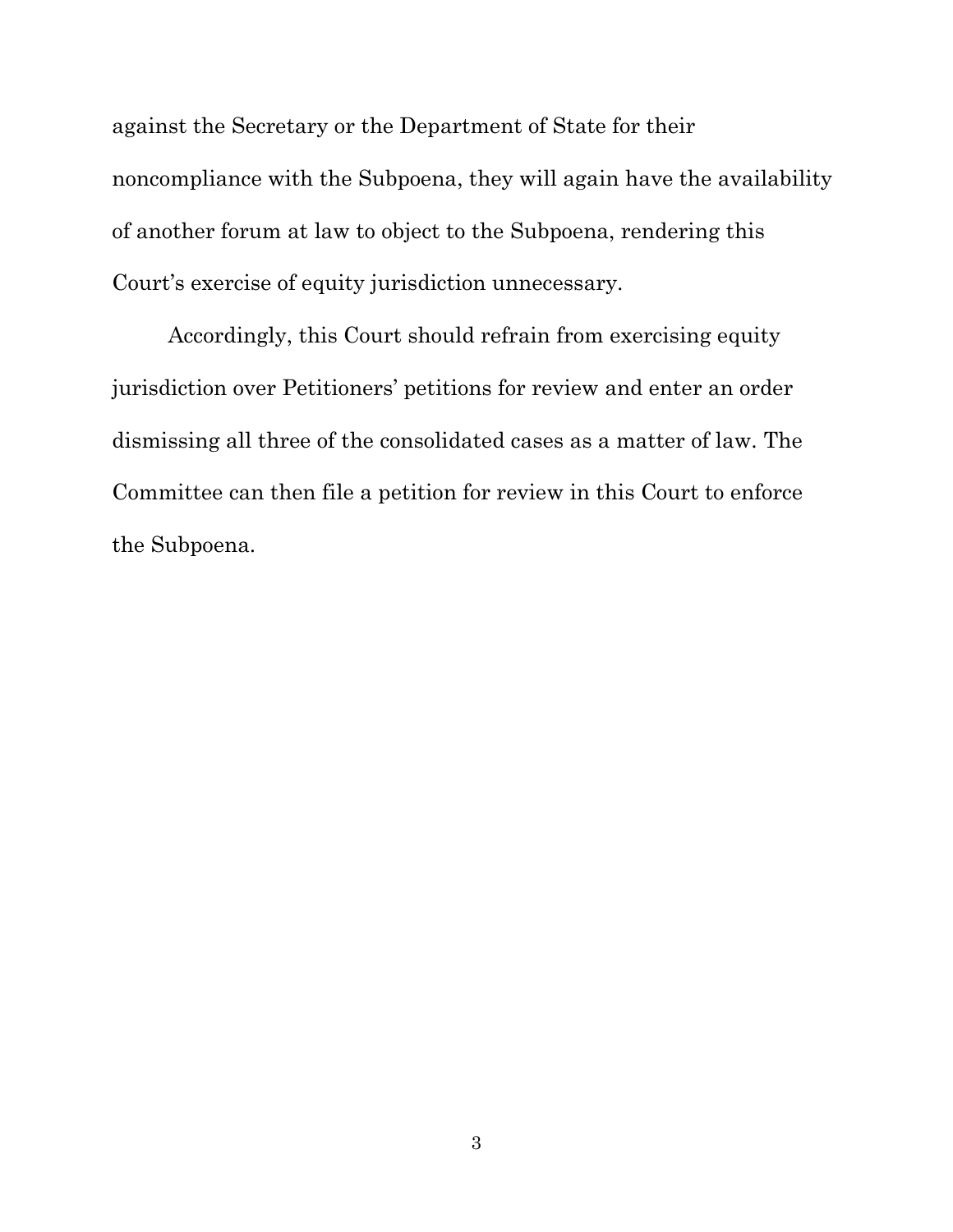### <span id="page-6-0"></span>**II. QUESTIONS PRESENTED BY COURT**

By Order dated January 25, 2022, the Court directed the parties

to address the following three issues related to the Court's equity

jurisdiction:

1. Whether these matters are ripe for review, in light of the holdings in *In re Pennsylvania Crimes Commission*, 309 A.2d 401, 404-05 (Pa. 1973); *Cathcart v. Crumlish*, 189 A.2d 243, 245-46 (Pa. 1963); and *Camiel v. Select Committee on State Contract Practices of the House of Representatives*, 324 A.2d 862, 865-71 (Pa. Cmwlth. 1974). *Cf. Camiel*, 324 A.2d at 866 (citing *Annenberg v. Roberts*, 2 A.2d 612, 618 (Pa. 1938) (commission subpoena duces tecum that on its face attempted an unlawful search and seizure could be restrained in advance of subpoena's enforcement)).

## *Suggested Answer: No.*

2. Whether the availability of an adequate remedy at law precludes the Court's exercise of equity jurisdiction over a challenge to a legislative subpoena. *See* Pa.R.Civ.P. 234.4 (providing for motion to quash a subpoena, hearing, and protective order); *Cathcart*, 189 A.2d at 245-46; *Lunderstadt v. Pennsylvania House of Representatives Select Committee*, 519 A.2d 408, 410 (Pa. 1986) (motions to quash legislative subpoenas as intrusive and unduly burdensome).

## *Suggested Answer: Yes.*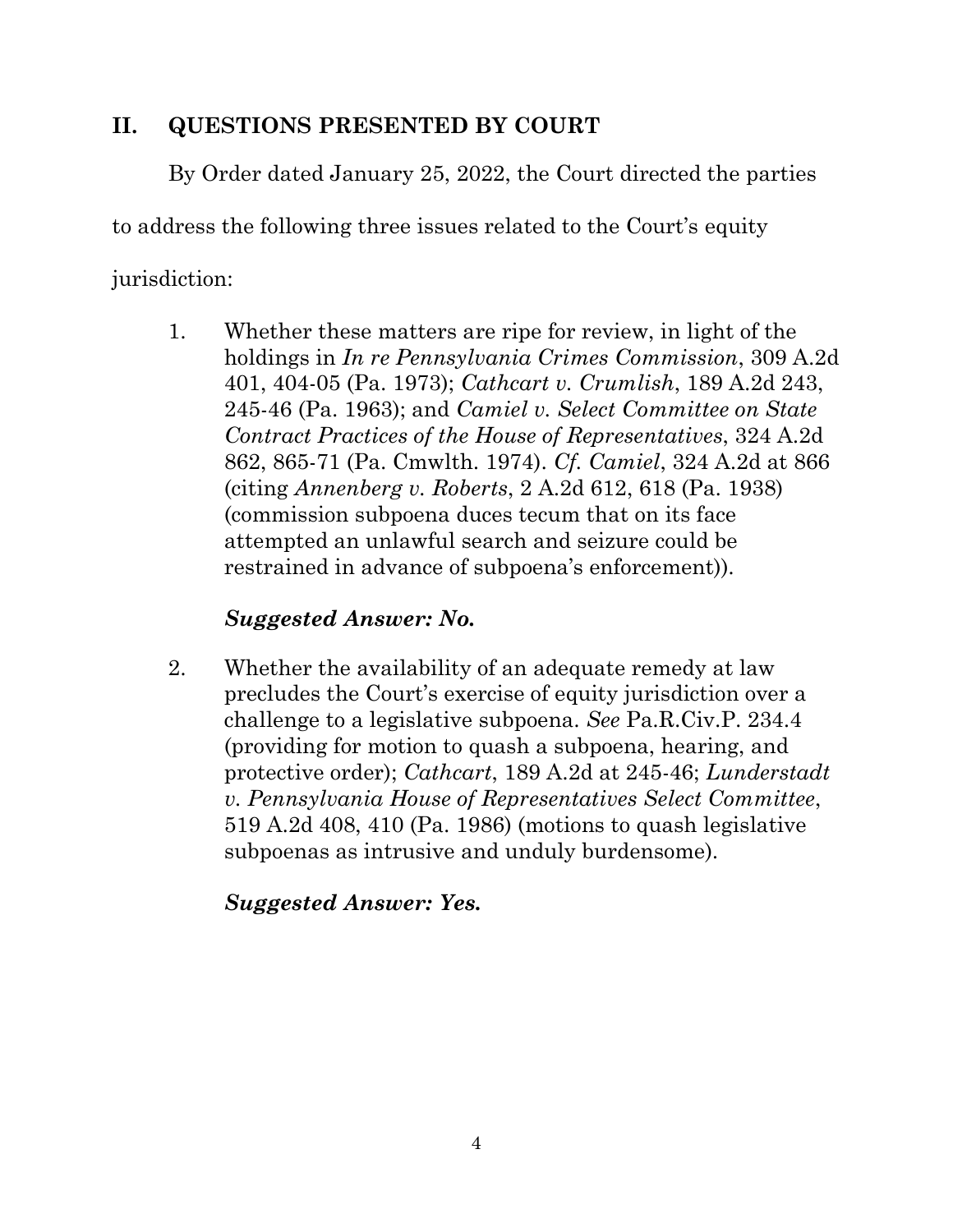3. Whether the General Assembly's contempt power<sup>1</sup> or the criminal contempt statute<sup>2</sup> bear on this Court's jurisdiction over the petitions for review.

*Suggested Answer: Yes.*

 $\overline{a}$ <sup>1</sup> *See* Pa. Const. art. II, § 11 ("Each House shall have power to determine the rules of its proceedings and punish its members or other persons for contempt or disorderly behavior in its presence, [and] to enforce obedience to its process...."); *Commonwealth ex rel. Carcaci v. Brandamore*, 327 A.2d 1, 5 (Pa. 1974).

<sup>2</sup> *See* 18 Pa.C.S. § 5110 ("A person is guilty of a misdemeanor of the third degree if he . . . neglects or refuses to appear in the presence of either [branch of the General Assembly] after having been duly served with a subpoena to so appear.").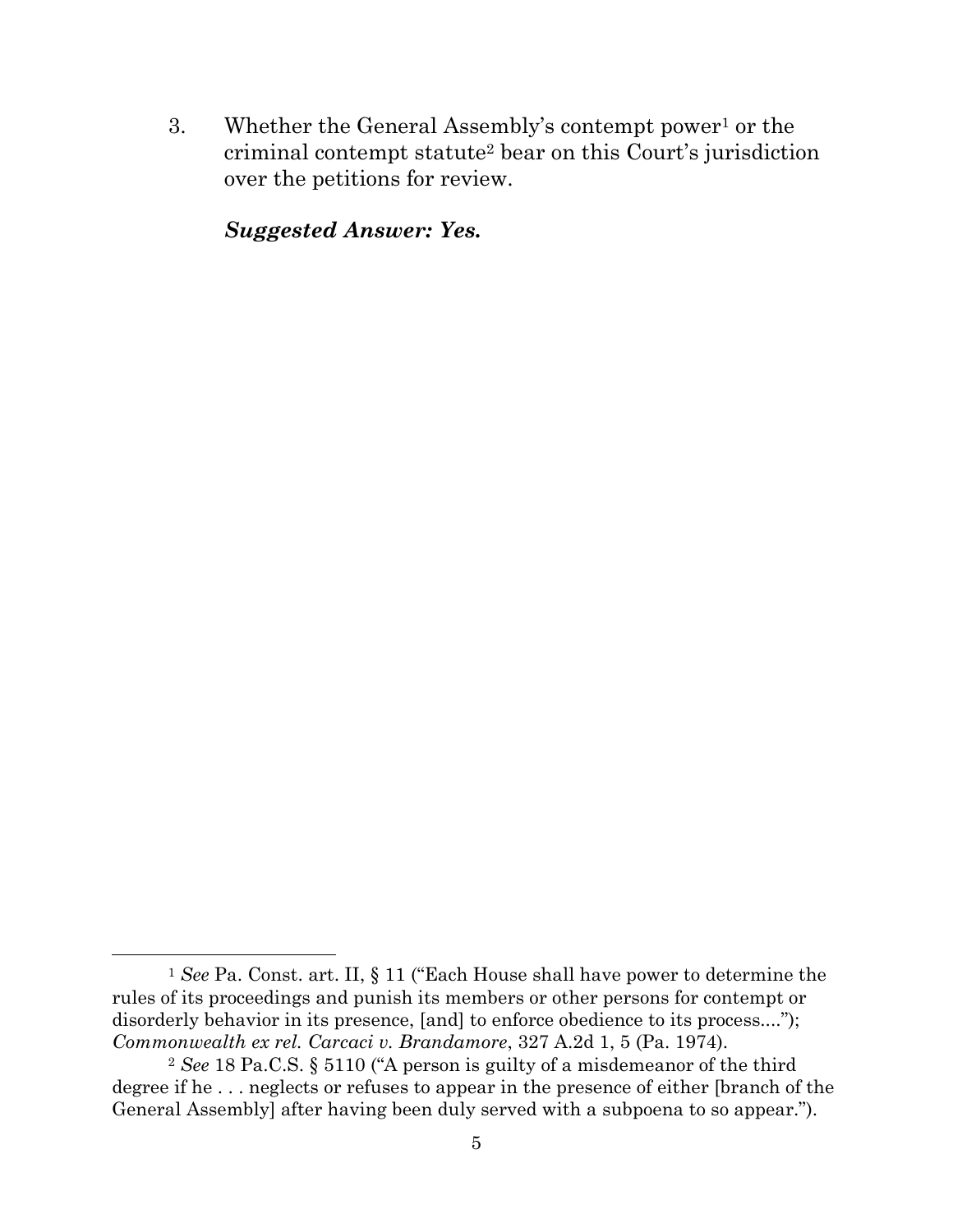#### <span id="page-8-1"></span><span id="page-8-0"></span>**III. ARGUMENT**

### **A. These consolidated matters are not ripe for review because the Committee has not yet sought to enforce the Subpoena.**

A review of this Court's holding in *Camiel v. Select Committee on State Contract Practices of the House of Representatives*, 324 A.2d 862, 865-71 (Pa. Cmwlth. 1974), and the Pennsylvania Supreme Court's holdings in *In re Pennsylvania Crimes Commission*, 309 A.2d 401, 404- 05 (Pa. 1973), and *Cathcart v. Crumlish*, 189 A.2d 243, 245-46 (Pa. 1963), can lead to only one conclusion: these consolidated petitions for review are *not* ripe for review, specifically because there has been no "confrontation" between the Committee and any of the Petitioners pursuant to which the Committee has sought to enforce the Subpoena. And all three of the above cases clearly support this conclusion.

*First*, and most directly on-point, in *Camiel*, the chairman of a political party's county executive committee filed, in this Court's original jurisdiction, a petition to quash a subpoena duces tecum served on him by the Select Committee on State Contract Practices of the Pennsylvania House of Representatives. *See* 324 A.2d at 864. Without ever reaching the merits of the chairman's petition, an *en banc* panel of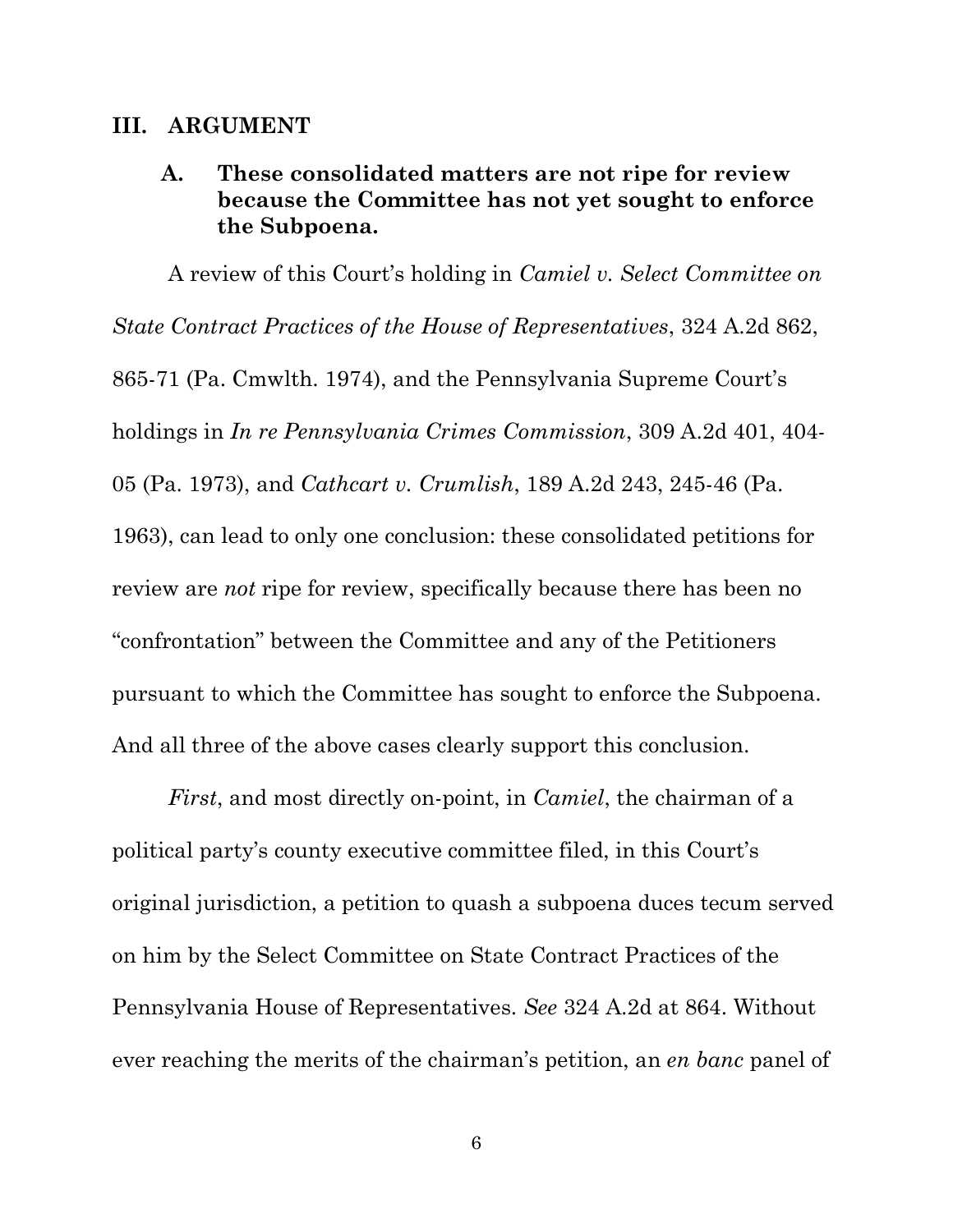this Court dismissed the petition to quash subpoena as unripe. *Id.* at 865. Specifically, the *Camiel* Court held that "this case does not yet present a justiciable issue" and "is not ripe for a decision on the merits" because there had been no "confrontation" between the House Select Committee and the county party committee chairman on the issue of enforcing the subpoena. *Id.* at 865-66. In so holding, the *Camiel* Court explained that, for instance, "[t]he subpoena could be withdrawn before any hearing," or "the Select Committee may be willing to accept those records which Camiel and the Democratic County Executive Committee of Philadelphia may be willing to submit." *Id.* at 866. Moreover, the Court explained that "the Select Committee could decide not to force the issue or even to seek a contempt citation." <sup>3</sup> Accordingly, "absent a confrontation" and a fully-established record before the House Committee "showing the factual posture of the matter," the *Camiel* Court held that it would be "improper" for the Court to entertain the

 $\overline{a}$ 

<sup>3</sup> Notably, in discussing the possibility of the House Select Committee seeking a "contempt citation" against the county party committee chairman, the *Camiel*  Court specifically recognized: "Camiel may raise constitutional questions there, on which the Select Committee may rule in his favor, thereby eliminating any problems." 324 A.2d at 866.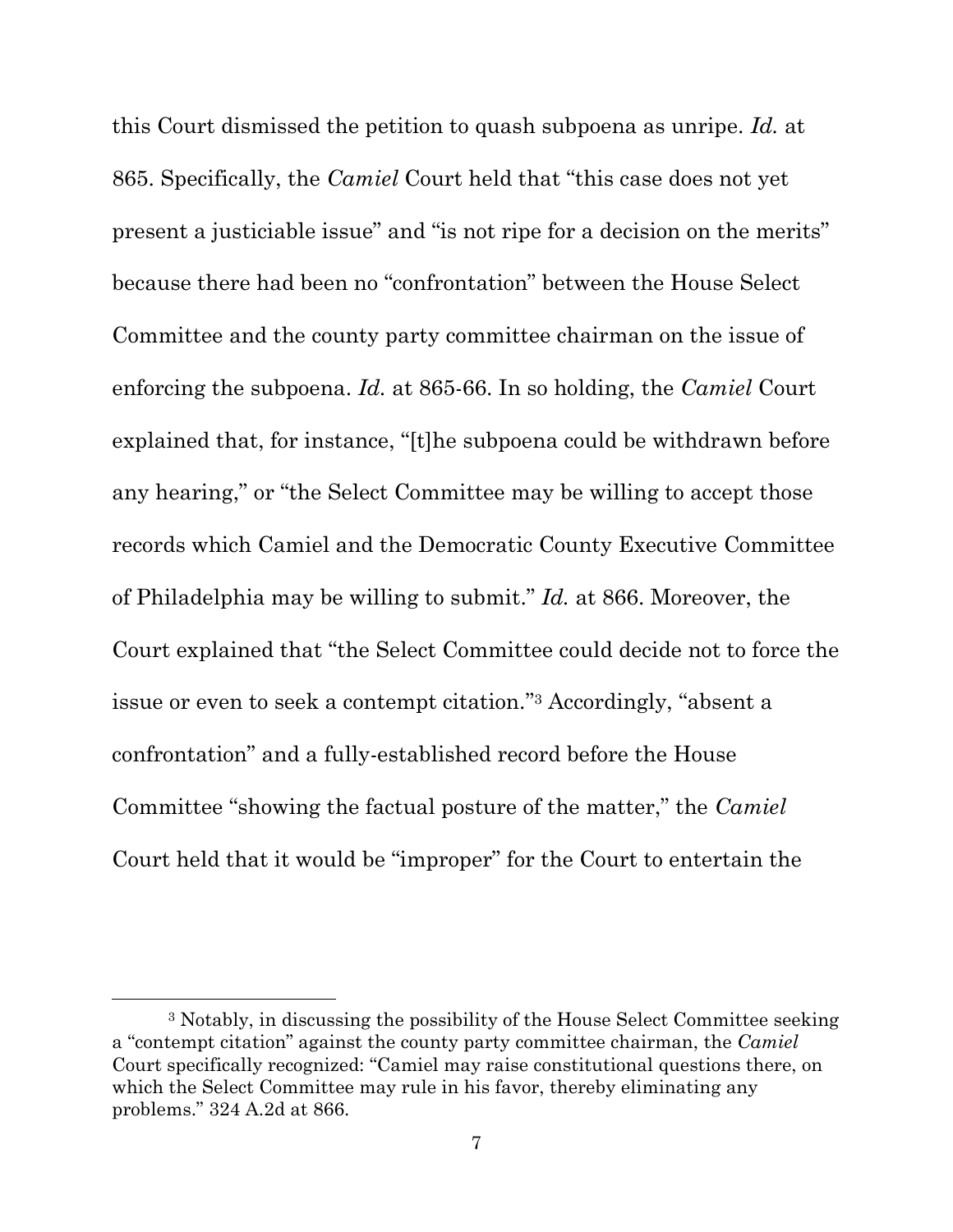case or "dispose of all the potential constitutional issues which might be raised in this case."<sup>4</sup> 324 A.2d at 870.

*Camiel*, which is factually analogous to this case, is both instructive and controlling. Indeed, here, as in *Camiel*, Petitioners' consolidated petitions for review are *not* ripe for judicial determination on the merits because there has been no attempt made yet by the Committee to enforce the Subpoena in this Court or to seek a contempt citation internally against the Secretary of the Commonwealth or the Department of State for failing to comply with the Subpoena. As in *Camiel*, until there is such a "confrontation" between the Committee and Petitioners, "this case does not yet present a justiciable issue and therefore is not ripe for a decision on the merits." 324 A.2d at 865.

 $\overline{a}$ 

<sup>4</sup> The *Camiel* Court cites *Annenberg v. Roberts*, 2 A.2d 612 (Pa. 1938), for the general proposition that "a court sitting in equity may restrain public officers to protect a citizen's constitutional rights after service of a subpoena and before a confrontation[.]" 324 A.2d at 866. But, *Annenberg* is easily distinguishable from the present case because, in *Annenberg*, unlike here, the subpoenas contemplated an unconstitutional search and seizure and, therefore, they were void "on their face." 2 A.2d at 618. In this case, the Subpoena at issue is not facially void, nor is it facially unconstitutional. Indeed, the Subpoena does not compromise the right to privacy under Article I, Section 8 of the Pennsylvania Constitution as Petitioners allege because there is no reasonable expectation of privacy in the information sought in this context. Moreover, the legislative subpoenas in *Annenberg* were directed to individual persons implicated in potential criminal wrongdoing. Here, the Committee issued the Subpoena to a state agency for the purpose of investigating areas of legislation, and the information it seeks is not about criminal wrongdoing by a particular person warranting a higher probable cause standard.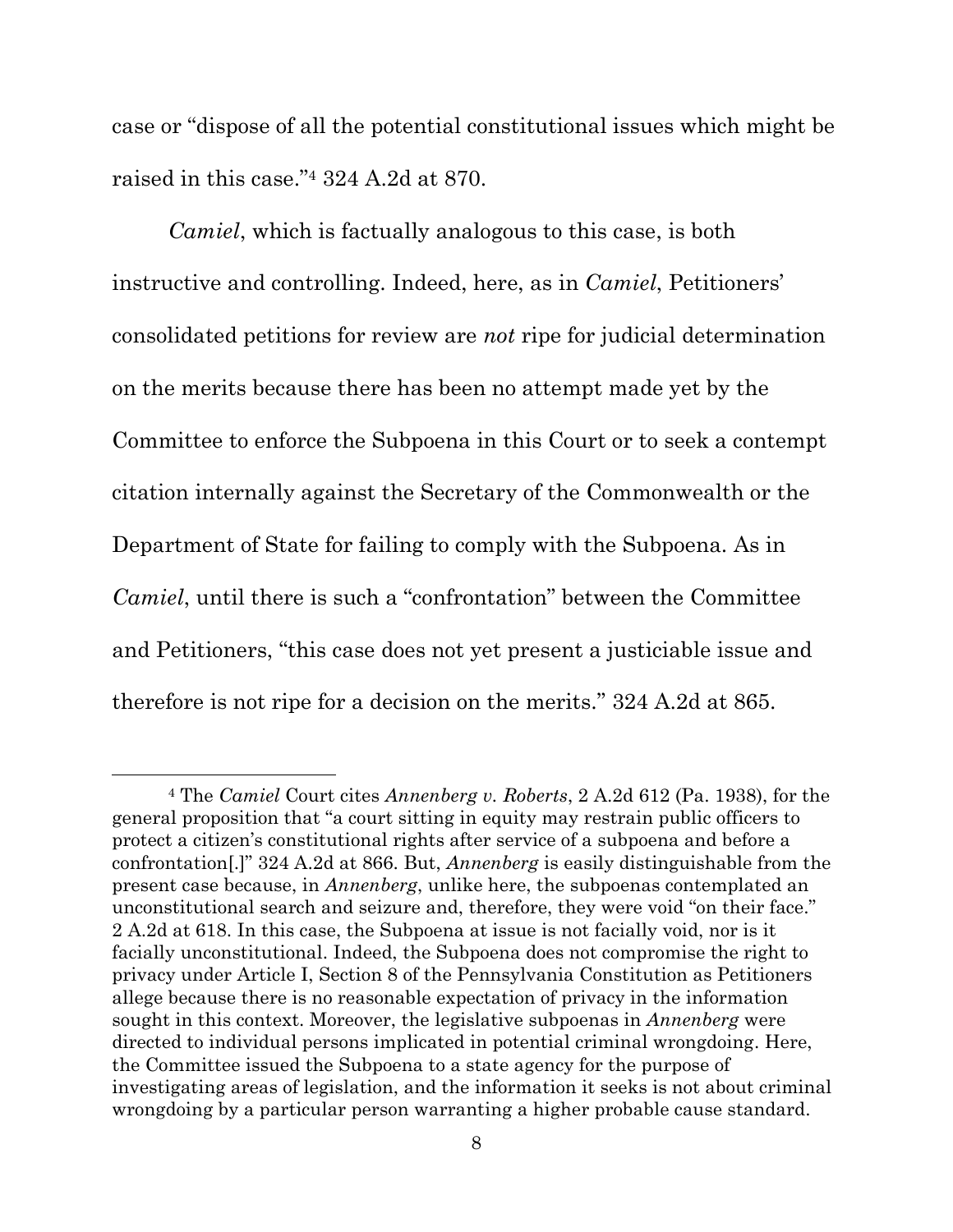Moreover, to the extent that Petitioners allege any constitutional violations, *Camiel* instructs that "[c]ourts should not decide a citizen's constitutional rights in a vacuum" and, therefore, it would be "improper" for the Court to entertain those constitutional issues prior to the Committee seeking to enforce the Subpoena in this Court and creating a more complete and thorough record through those enforcement proceedings. *Id.* at 870.

*Second*, in *Crimes Commission*, a number of current and former police officers of the Philadelphia Police Department brought an action in equity in the Court of Common Pleas of Philadelphia County seeking to quash a subpoena issued by the Pennsylvania Crimes Commission upon the Philadelphia Police Commissioner related to allegations of corruption within the Department. 309 A.2d at 403. In response to that lawsuit, the Crimes Commission filed a separate lawsuit in this Court seeking to enforce its subpoena. *See id.* After this Court entered an order enforcing the subpoena, the police officers appealed to the Supreme Court and argued, among other things, that this Court lacked jurisdiction over the Commission's enforcement lawsuit, given their initial lawsuit filed in Philadelphia County in equity seeking to quash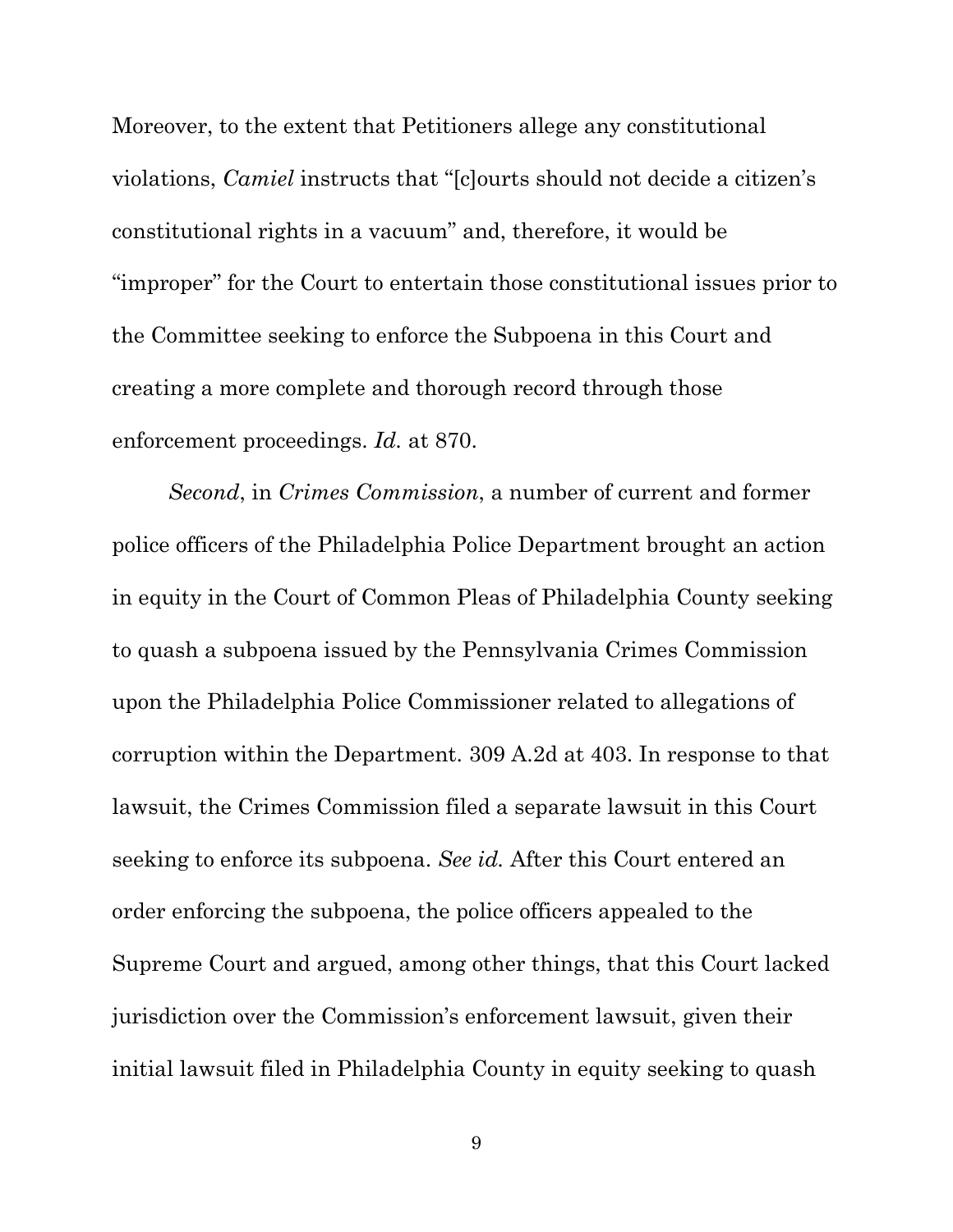the subpoena. *Id.* at 404. In rejecting this jurisdictional argument, the Supreme Court specifically held that the motion to quash lawsuit filed by the police officers in Philadelphia County was *not* ripe because the Crimes Commission had not yet sought to enforce the subpoena. *Id.* In so holding, the Supreme Court explained: "To hold otherwise would be to ignore the obvious possibility that the Commission may elect not to enforce its subpoena." *Id.* The Court further explained that "the premature initiation of equitable proceedings" by the police officers was "in effect a nullity" and "incapable of divesting the Commission of its legal right to elect to proceed to seek enforcement in the forum of its choice." 309 A.2d at 404-05. Accordingly, the Supreme Court concluded that jurisdiction was proper in this Court (as opposed to Philadelphia County) because the Commonwealth Court is where the Commission elected to proceed to seek enforcement of its subpoena.

Here, as in *Crimes Commission*, Petitioners' suits in equity are similarly *not* ripe for review. Indeed, "[u]ntil the [Committee] invokes the aid of a court to enforce compliance with its [S]ubpoena[], the [C]ourt is without jurisdiction in the matter." 309 A.2d at 404. Here, as in *Crimes Commission*, "[t]he premature initiation of equitable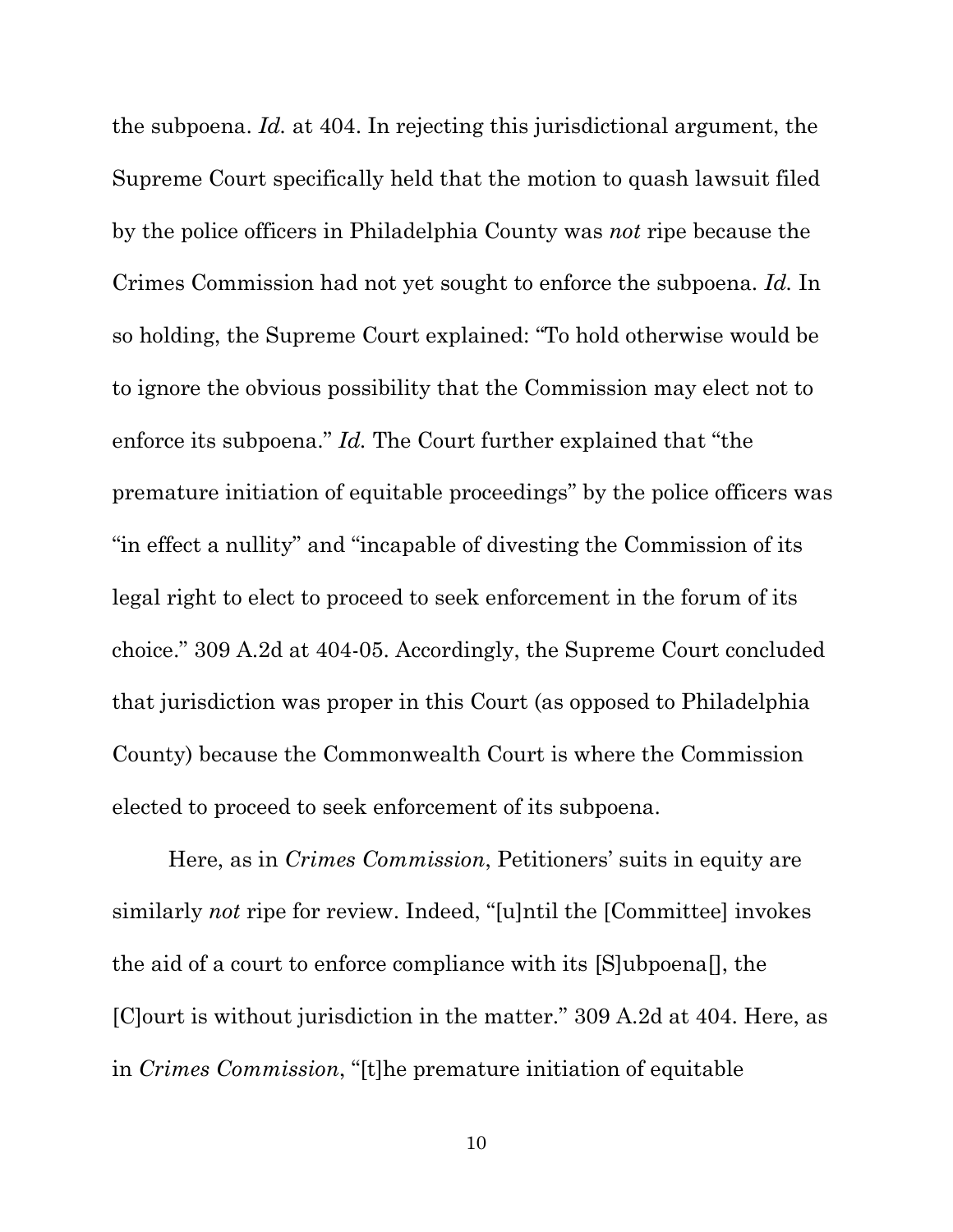proceedings by the [Petitioners] is in effect a nullity" until the decision is made by the Committee to seek enforcement of its subpoena in this Court via a petition for review (which it has not yet done).<sup>5</sup> *Id.*

*Third*, and finally, in *Cathcart*, which is cited by *Crimes Commission*, certain witnesses filed a suit in equity seeking to enjoin the District Attorney of Philadelphia from requiring them to appear and testify as part of an investigation he was conducting. 189 A.2d at 244. The lower court dismissed the equity action, and the witnesses appealed. *See id.* The Supreme Court affirmed the dismissal, holding that the matter was *not* ripe for review because the District Attorney had not sought to enforce the subpoena in the Court of Common Pleas as provided for under the Philadelphia Home Rule Charter. *Id.* at 245. As the Supreme Court explained, the witnesses could not "question the validity of the subpoena" until the District Attorney invoked the enforcement procedures under the Charter and "called them before the common pleas court." *Id.* at 245. Until that time, the Court concluded that the court below lacked "equitable jurisdiction." *Id.*

<sup>5</sup> Notably, similar to this case, the police officers in *Crimes Commission* also were seeking to enjoin the production of alleged personal and confidential records, including names, addresses, and badge numbers. 309 A.2d at 405.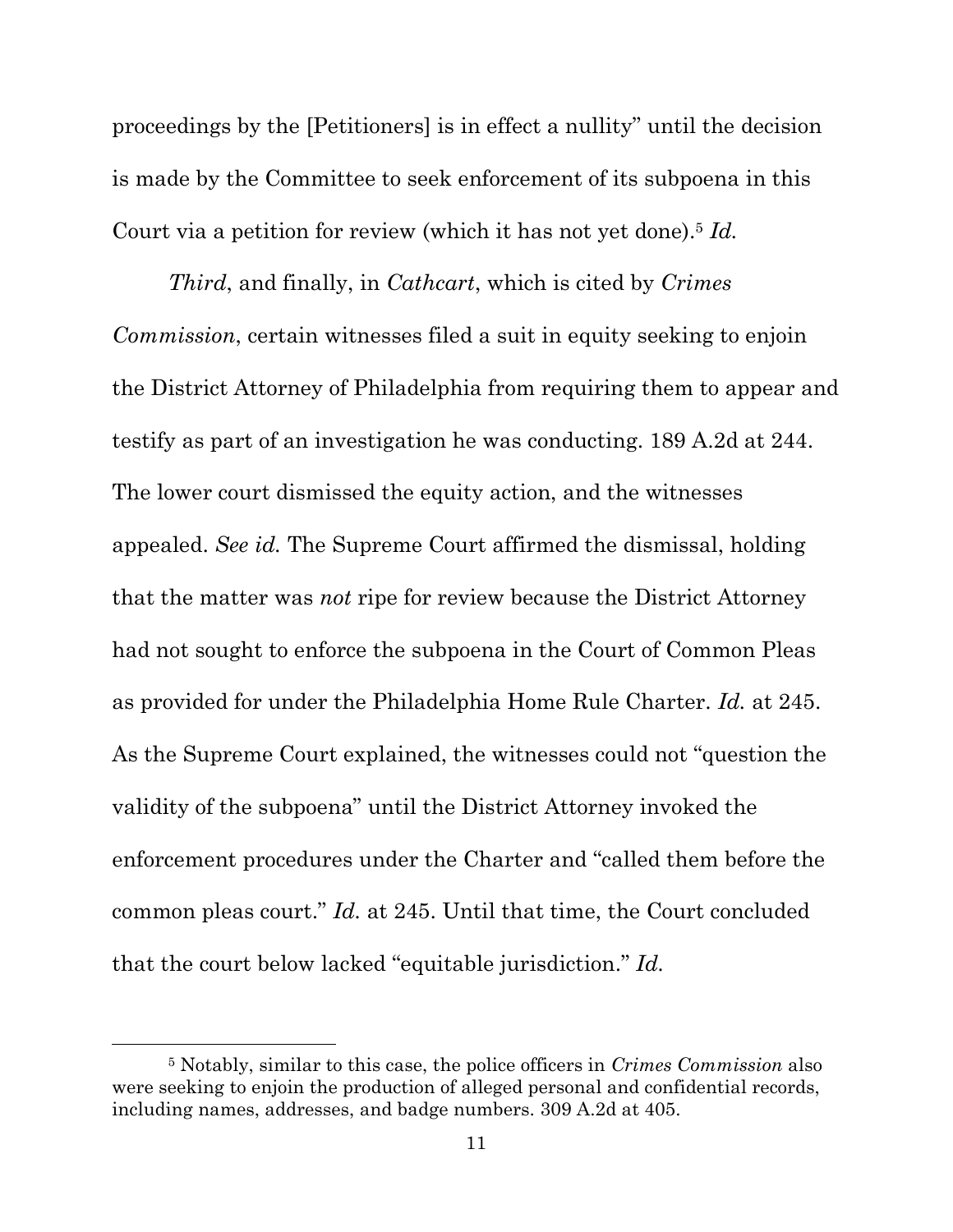Again, here, as in *Cathcart*, Petitioners' suits in equity are similarly *not* ripe for review. Indeed, until the Committee invokes the aid of this Court to enforce compliance with its Subpoena via a petition for review, Petitioners "cannot question the validity" of the Subpoena and this Court is without "equitable jurisdiction" to hear the matter.<sup>6</sup> *See* 189 A.2d at 245.

Accordingly, in light of the holdings in *Camiel*, *Crimes Commission* and *Cathcart*, Petitioners' consolidated petitions for review in the nature of suits in equity are *not* ripe for review; therefore, they should be dismissed by this Court as a matter of law for lack of jurisdiction. At that point, the Committee will be free, if it so chooses, to file a petition for review in this Court to enforce its Subpoena.

 $\overline{a}$ 

<sup>6</sup> To the extent that Petitioners may contend that *Crimes Commission* and *Cathcart* are potentially distinguishable because the parties involved in those cases did not independently have the power to enforce compliance with their subpoenas absent court intervention, such a contention is of no moment. Although, as discussed *infra* at Section III.C, the Senate does have civil and criminal contempt powers at its disposal to seek enforcement of the Subpoena, it has not utilized or exercised them in order to do so. Thus, until it does (if ever), these matters remain unripe for review unless and until the Committee seeks to enforce its Subpoena via petition for review in this Court.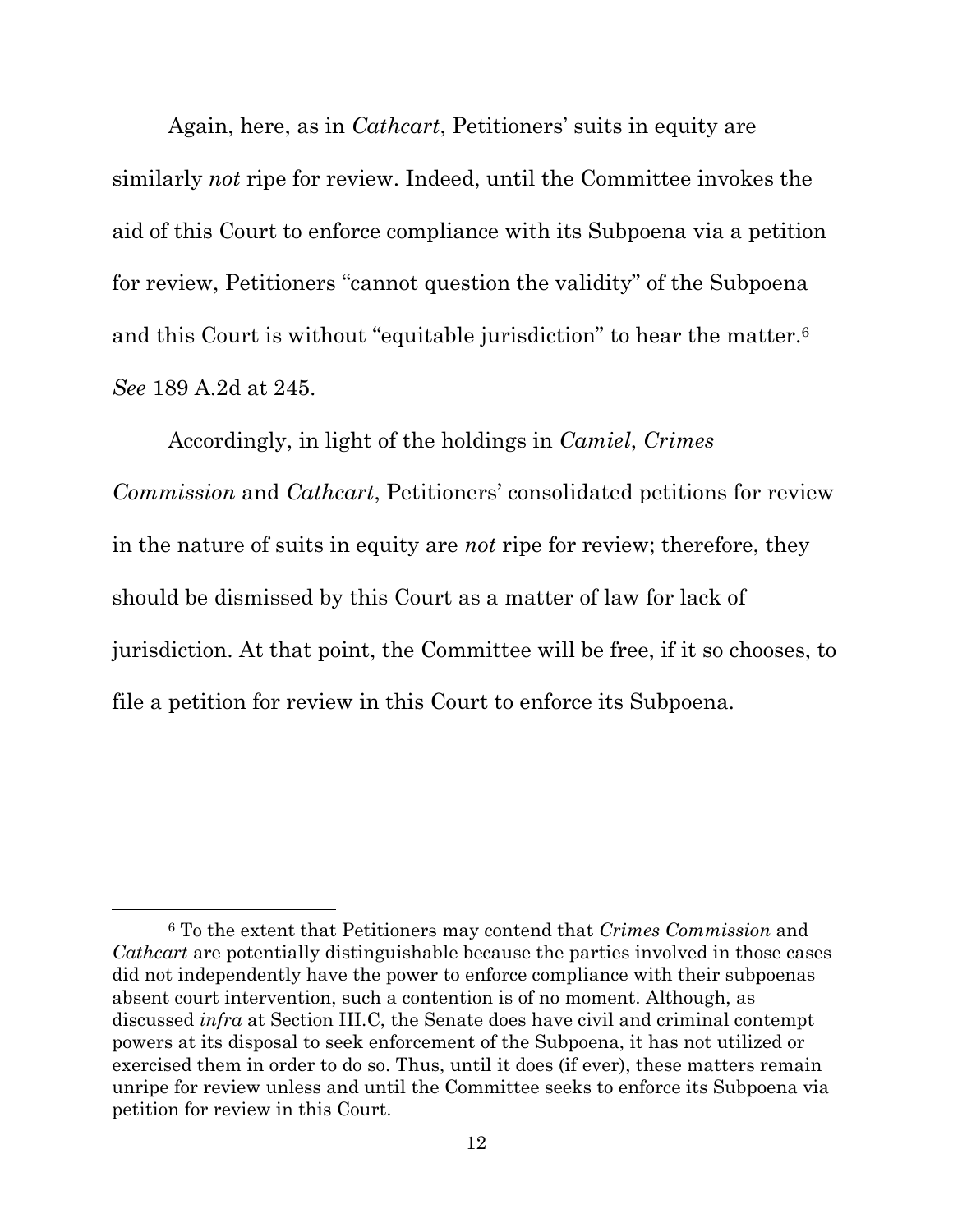<span id="page-15-0"></span>**B. The availability of an adequate remedy at law, namely the Committee's enforcement of the Subpoena, precludes the Court's exercise of equity jurisdiction over Petitioners' suits seeking to quash the Subpoena.**

Petitioners' consolidated petitions for review in the nature of suits in equity should also be dismissed as a matter of law because of the availability of an adequate remedy at law. Specifically, the availability of Petitioners to contest and challenge the Subpoena at law in the context of enforcement proceedings brought by the Committee in this Court precludes this Court's exercise of equity jurisdiction over Petitioners' petitions for review seeking to quash the Subpoena.

On this issue, the Pennsylvania Supreme Court's decision in *Cathcart*, discussed *supra*, is instructive. In *Cathcart*, the Supreme Court specifically held that: "Equity jurisdiction is also divested because of the presence of an *adequate* remedy at law." 189 A.2d at 245 (emphasis in original). To this end, the Court explained that the subpoenaed witnesses would "suffer no irreparable harm, or for that matter any harm at all, if they have to wait until the district attorney invokes the enforcement procedures before they can contest the subpoena." *Id.*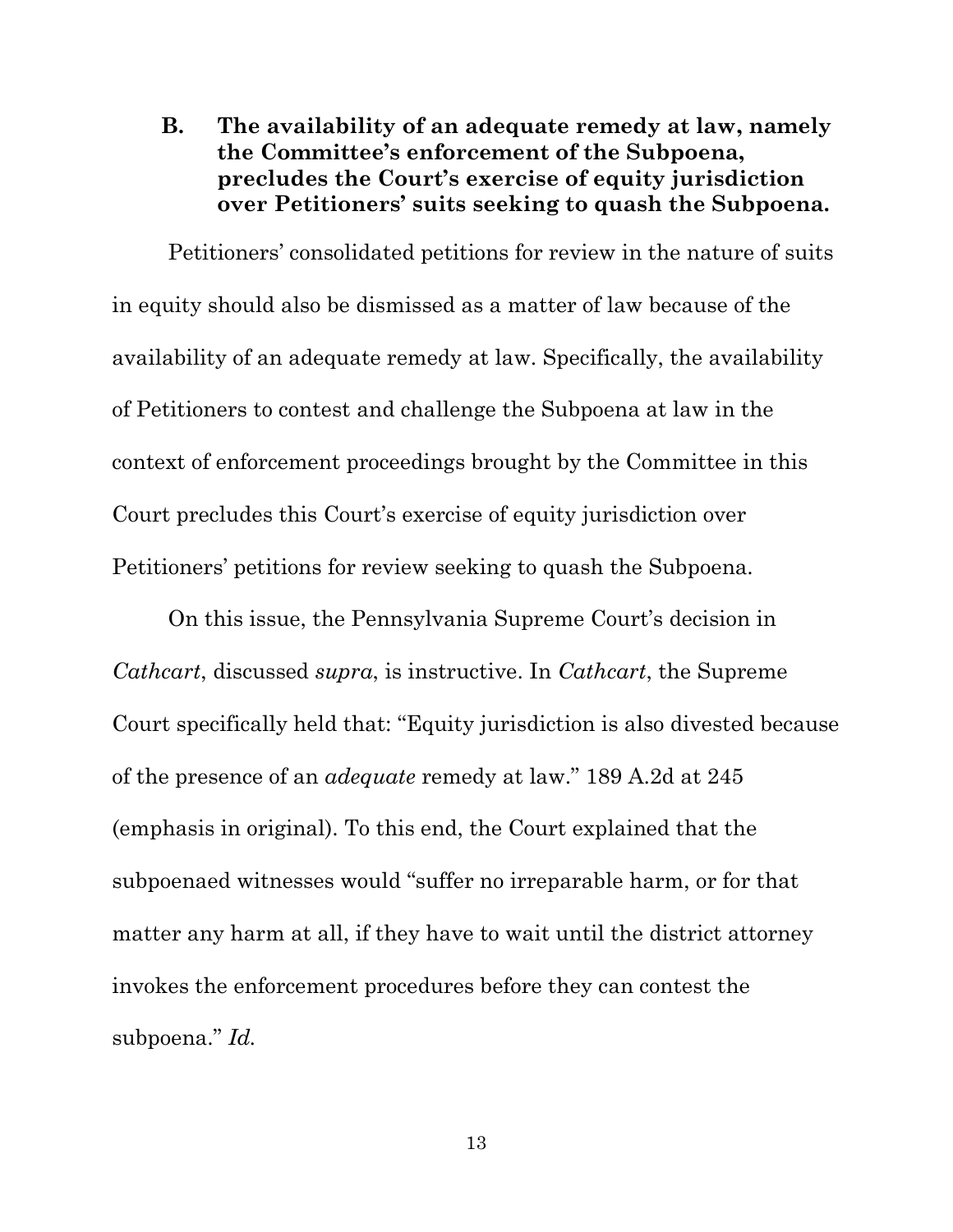Here, as in *Cathcart*, the same adequate remedy at law exists for Petitioners. As in *Cathcart*, Petitioners can and must wait for the Committee to enforce the Subpoena via a petition for review in this Court before they can contest the Subpoena. 189 A.2d at 245. And, in doing so, Petitioners will suffer no irreparable harm because Petitioners can, and certainly will, raise the same arguments to quash the Subpoena in any enforcement proceedings at law as they are currently raising in their consolidated petitions for review in this Court's equity jurisdiction.<sup>7</sup>

Moreover, as this Court recognized in *Camiel*, discussed *supra*, the judicial branch of government should be loath to exercise its equity jurisdiction over motions to quash legislative subpoenas. 324 A.2d at 865. In *Camiel*, this Court specifically stated: "We have grave reservations concerning the jurisdiction of this Court to entertain a petition to quash a subpoena issued by a Select Committee of the House

 $\overline{a}$ 

<sup>7</sup> To the extent that Petitioners may contend that an "adequate remedy at law" does not exist because they *may* be subject to civil and/or criminal contempt as discussed *infra* at Section III.C, such a contention again ignores the fact that the Senate has not sought to utilize or exercise its contempt powers with regard to enforcement of the Subpoena. Thus, until it does (if ever), contesting the validity of the Subpoena in enforcement proceedings brought by the Committee in this Court remains a more than adequate remedy at law.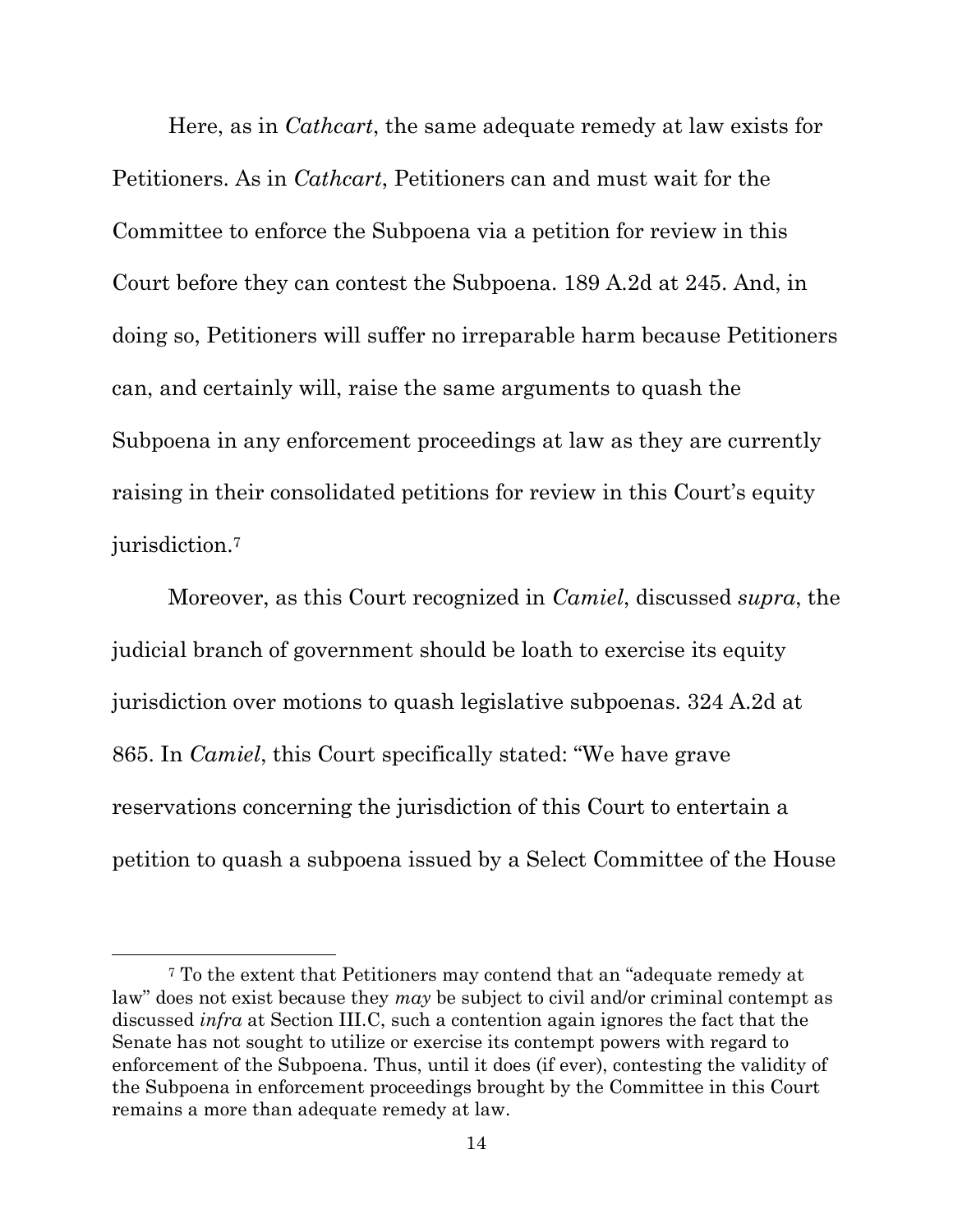of Representatives of our General Assembly before a citizen's constitutional rights are actually affected." *Id.* The *Camiel* Court explained that: "If there is any one principle of constitutional law which supports and protects our form of government, including all of our constitutional rights, it is the separation of powers among the three branches of government. Every crack in this foundation weakens the entire structure." *Id.*

Here, as in *Camiel*, Petitioners are again asking this Court "to interfere with the legislative process" and quash the Committee's validly issued Subpoena. 324 A.2d at 866. But, as in *Camiel*, this Court must first question whether it has equity jurisdiction over the case, which it does not unless and until the Committee seeks enforcement of the Subpoena at law in this Court via a petition for review. *See id.* It is in those enforcement proceedings at law where Petitioners can and should raise their legal and constitutional challenges to the Subpoena. Accordingly, the Court should dismiss Petitioners' consolidated petitions for review for lack of equity jurisdiction.<sup>8</sup>

<sup>8</sup> To the extent that Petitioners may point to Pa.R.Civ.P. 234.4 as providing for the procedure to quash a subpoena or seek a protective order following a hearing, this Rule (and the other Rules of Civil Procedure) are wholly inapplicable to legislative subpoenas. Indeed, the Rules of Civil Procedure apply to subpoenas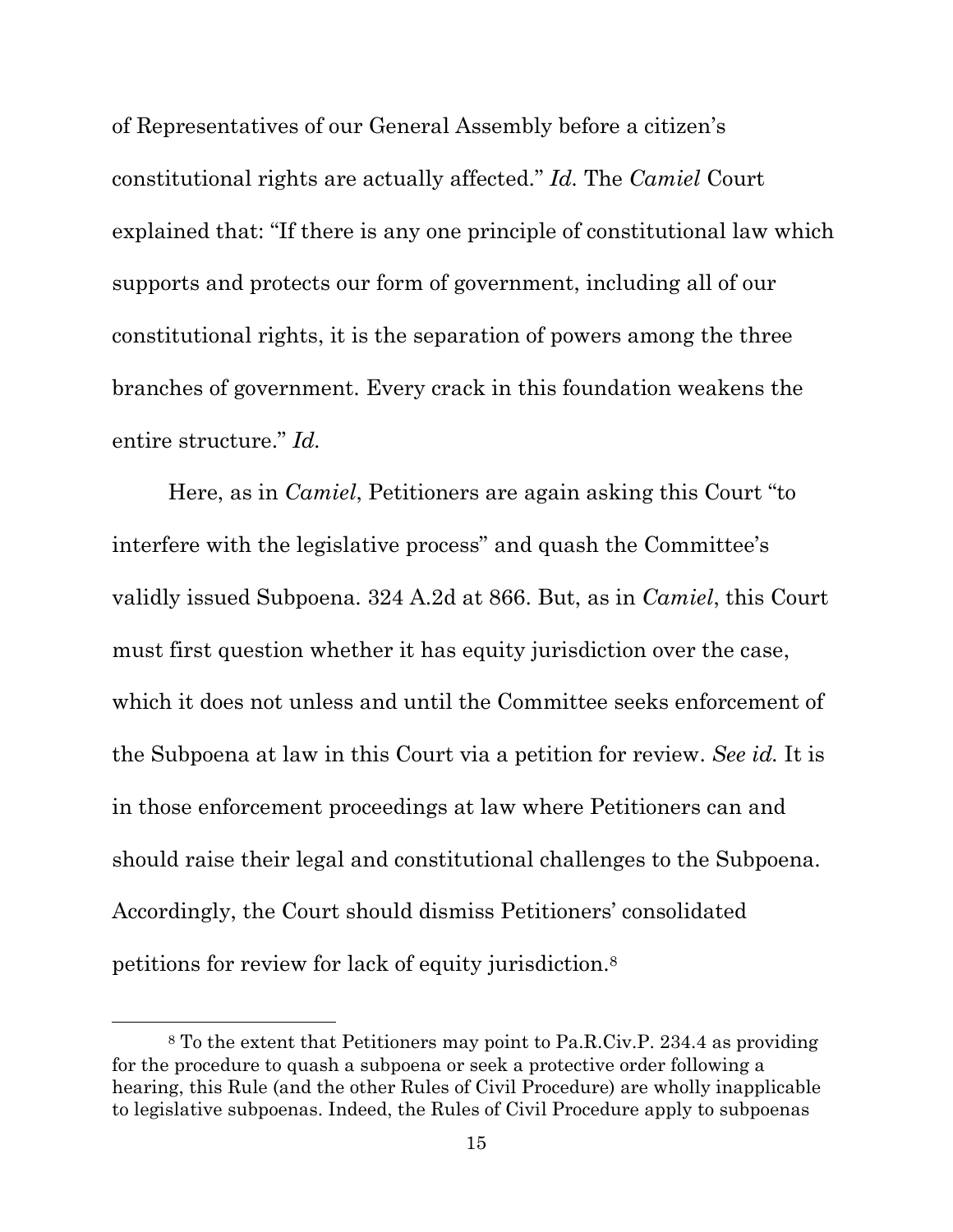### <span id="page-18-0"></span>**C. The Senate's civil and criminal contempt powers also may preclude this Court's exercise of equity jurisdiction over the petitions for review.**

As set forth above, because the Committee has not yet sought to enforce the Subpoena through enforcement proceedings in this Court, the Court is precluded from exercising its equity jurisdiction over Petitioners' petitions for review seeking to quash the Subpoena. In addition to enforcement proceedings in this Court, the Senate has two other constitutional and statutory enforcement mechanisms at law at its disposal—civil contempt and criminal contempt—both of which also may preclude this Court's exercise of equity jurisdiction over the petitions for review if pursued by the Senate. Indeed, both civil and criminal contempt proceedings at law, if pursued by the Senate, also would more than adequately provide the Secretary and/or the Department of State with the opportunity to raise and adjudicate any legal or constitutional challenges they may have to the Subpoena.<sup>9</sup>

issued by the courts, and not to legislative subpoenas. *See* Pa.R.Civ.P. 234.2 ("[u]pon the request of a party, the prothonotary shall issue a subpoena signed and under the seal of the court"). The Committee's subpoenas are governed by the Senate's Rules, not the Rules of Civil Procedure. *See* Senate Rules 6, 8, 14(d).

<sup>9</sup> The Pennsylvania Superior Court explained the difference between civil and criminal contempt in the context of judicial proceedings in *Wetzel v. Suchanek*, 541 A.2d 761 (1988), stating: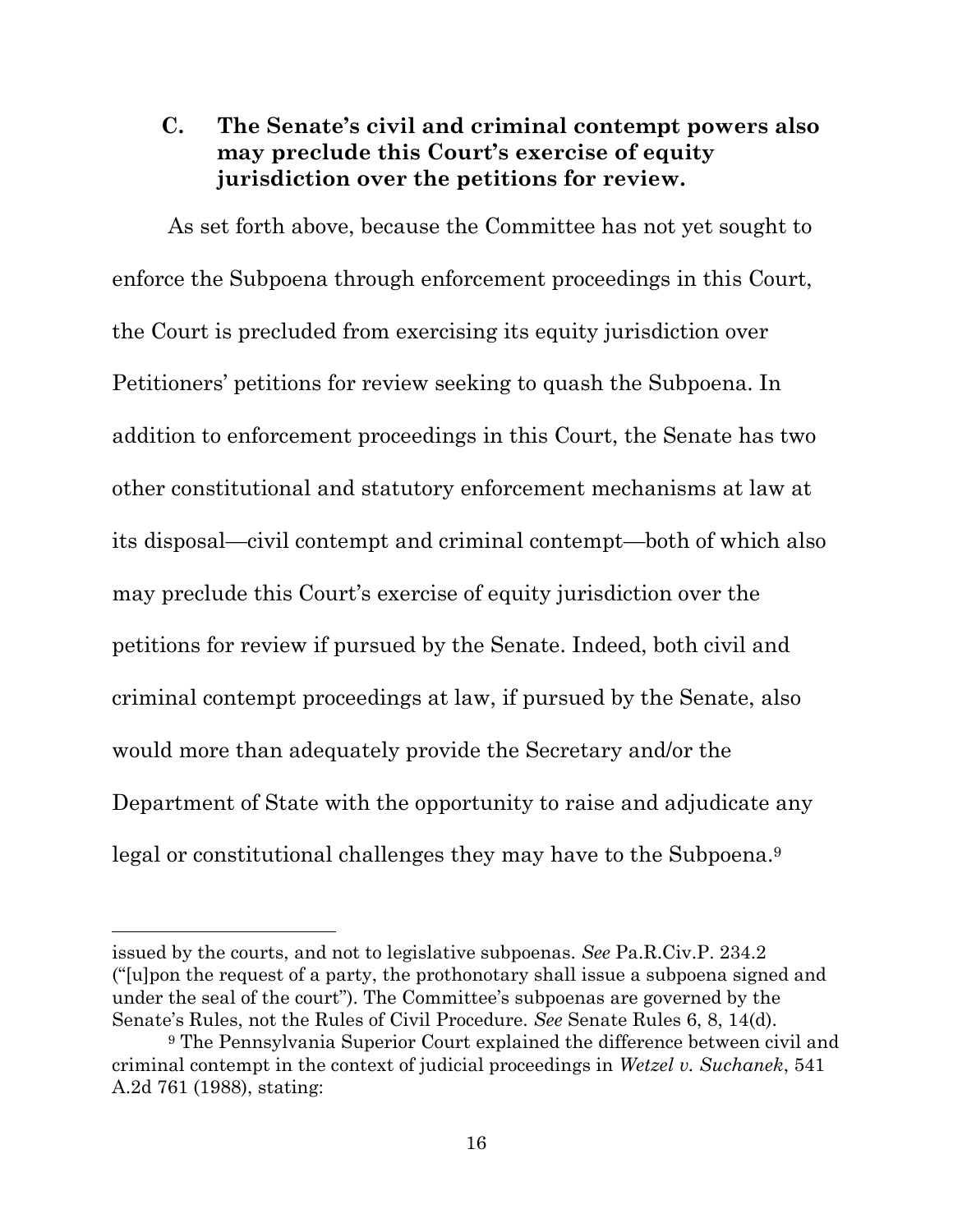*First*, and most importantly, the Senate can, and may if it so chooses, pursue civil contempt against the Secretary of the Commonwealth and/or the Department of State in order to enforce compliance with its lawful Subpoena and to compensate the Senate for its time and resources in having to seek enforcement. Article II, Section 11 of the Pennsylvania Constitution expressly provides that: "*Each House shall have power to* determine the rules of its proceedings and *punish* its members or *other persons for contempt* or disorderly behavior in its presence, [and] to *enforce obedience to its process*…." Pa. Const. art. II, § 11 (emphasis added). In addition, 46 P.S. § 61, which governs the Senate's "power to issue subpoenas, compel attendance, and commit [persons] to prison," expressly provides: "Each branch of the legislature shall have the power to issue their subpoena . . . compel the attendance

Civil contempt has as its dominant purpose to enforce compliance with an order of court for the benefit of the party in whose favor the order runs, while criminal contempt has as its dominant purpose, the vindication of the dignity and authority of the court and the protection of the interest of the general public. This distinction between civil and criminal contempt is important because the type of contempt being punished will determine the manner in which the contempt is to be adjudicated as well as the punishment which may be imposed. It must be noted that the characteristic that distinguishes civil from criminal contempt is the ability of the contemnor to purge himself of civil contempt by complying with the court's directive.

*Id.* at 763 (internal citations omitted).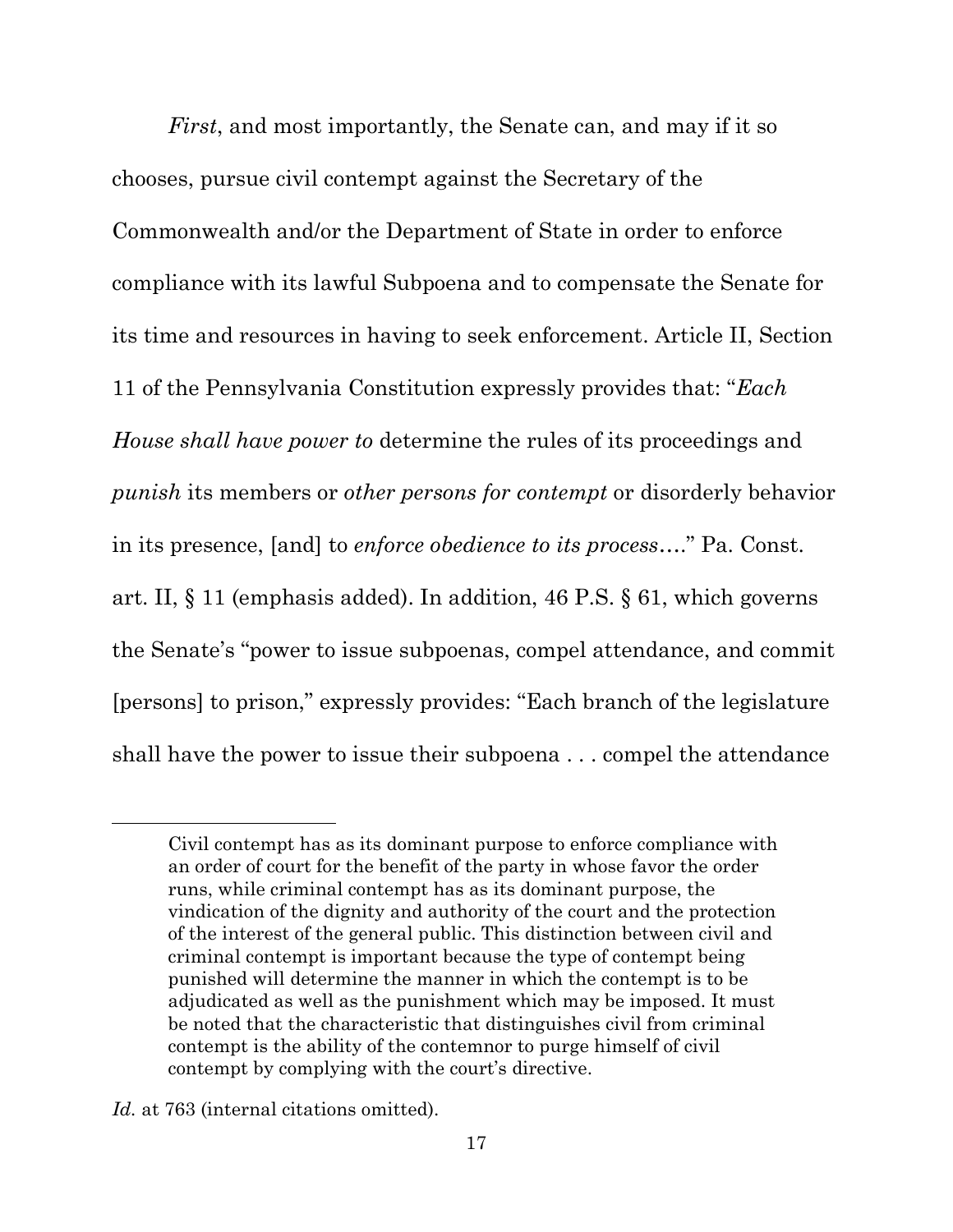of all persons summoned as witnesses," and for any person's "refus[al] to render an answer to all legal questions duly propounded . . . *shall have full power* by the direction of the said house *to issue to the sergeant-at-arms a warrant of commitment to the prison of Dauphin county*" of any such person. *Id.* (emphasis added).

Here, pursuant to its clear and unequivocal constitutional and statutory authority, the Senate may, if it so chooses, proceed on a Resolution for Civil Contempt against the Secretary and/or the Department of State for their failure to comply with the Subpoena. It is within these civil contempt proceedings at law that the Secretary and/or the Department of State would have the opportunity to raise and be heard on any legal or constitutional challenges they may have to the Subpoena.

The Pennsylvania Supreme Court's decision on the General Assembly's civil contempt authority in *Com. ex rel. Carcaci v. Brandamore*, 327 A.2d 1 (Pa. 1974), is instructive here. In *Carcaci*, a State Police Trooper refused to answer questions before a House Committee and, therefore, he was found to be in civil contempt by the House and imprisoned. *Id.* at 2. The Trooper appealed his incarceration,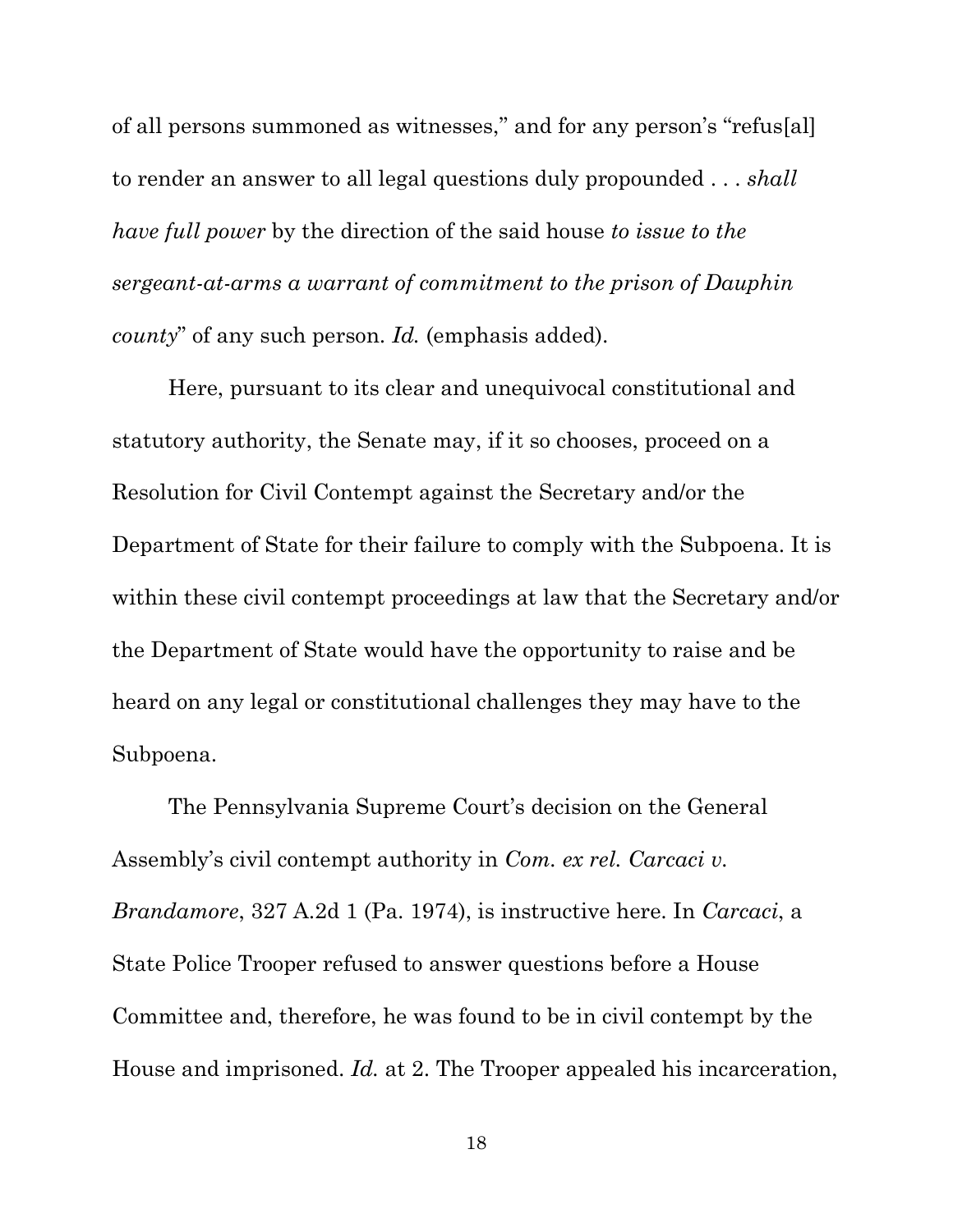challenging the procedure by which he was found in civil contempt by the House and specifically alleging that "any such finding of contempt must be made in a judicial forum." *Id.* at 4. The Supreme Court rejected this argument as being "without merit," and explained: "The power of the Houses of the General Assembly to vindicate their authority and processes by punishing acts of contempt committed in their presence is inherent in the legislative function." *Id.* Relying on 46 P.S. § 61, the Supreme Court concluded: "The House of Representatives followed the procedure of this statute in the instant case, and was entirely correct in so doing." *Id.*

Here, as the House did in *Carcaci*, the Senate could decide to pursue a finding of civil contempt for the Secretary's and the Department of State's non-compliance with the Committee's Subpoena. And, such civil contempt proceedings at law, in which the Secretary and/or the Department of State can raise their legal or constitutional challenges to the Subpoena, as the Trooper did in *Carcaci*, deprive this Court of equity of jurisdiction over Petitioners' petitions for review. *See*  327 A.2d at 4 (rejecting Trooper's constitutional challenges to legislative subpoena in context of civil contempt proceedings at law and holding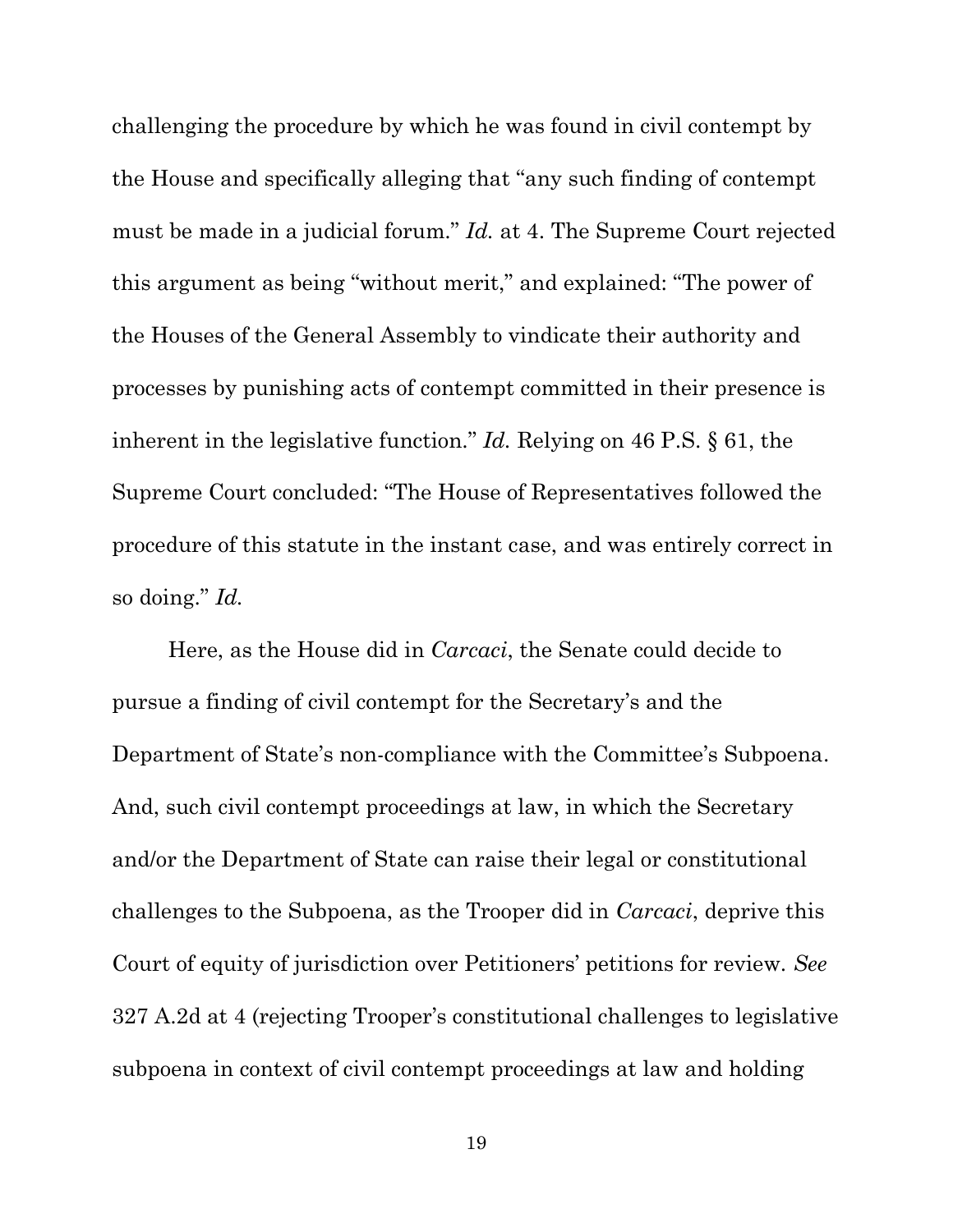that Trooper was given full opportunity within civil contempt proceedings at law to justify his failure to comply with House subpoena).

*Second*, the Senate may, if it so chooses, pursue criminal contempt against the Secretary of the Commonwealth and/or the Department of State for their non-compliance with the Subpoena.<sup>10</sup> Section 5110 of the Crimes Code provides that: "A person is guilty of a misdemeanor of the third degree if he . . . neglects or refuses to appear in the presence of [the Senate] after having been duly served with a subpoena to so appear." [18 Pa.C.S.](https://1.next.westlaw.com/Link/Document/FullText?findType=L&pubNum=1000262&cite=PA18S5110&originatingDoc=If74ebcd030fa11d98057925bad68b741&refType=LQ&originationContext=document&transitionType=DocumentItem&ppcid=367b94b1412641c0a1acc307d8af89c0&contextData=(sc.Keycite)) § 5110. 11

Here, the Secretary and the Department of State have not complied with the Subpoena and the Senate has acquiesced to this noncompliance while this case is being litigated. Nonetheless, the Senate could, at any time, revoke its acquiescence to this non-compliance and

 $\overline{a}$ 

<sup>10</sup> Notably, Article II, Section 11 of the Pennsylvania Constitution provides that "punishment for contempt or disorderly behavior shall not bar an indictment for the same offense." Pa. Const. art. II, § 11. Thus, the Senate has the authority to pursue civil contempt, criminal contempt, or both for the same noncompliance with a legislative subpoena.

<sup>11</sup> "This section is derived from [Article II, Section 11 of the Pennsylvania](https://1.next.westlaw.com/Link/Document/FullText?findType=L&pubNum=1000427&cite=PACNART2S11&originatingDoc=NDE7938F0342D11DA8A989F4EECDB8638&refType=LQ&originationContext=document&transitionType=DocumentItem&ppcid=94ffec314116452b8860b703f75a845d&contextData=(sc.DocLink))  [Constitution](https://1.next.westlaw.com/Link/Document/FullText?findType=L&pubNum=1000427&cite=PACNART2S11&originatingDoc=NDE7938F0342D11DA8A989F4EECDB8638&refType=LQ&originationContext=document&transitionType=DocumentItem&ppcid=94ffec314116452b8860b703f75a845d&contextData=(sc.DocLink)), which authorizes each House to punish 'persons for contempt or disorderly behavior in its presence...." Jt. St. Govt. Comm. Comment to 18 [Pa.C.S.](https://1.next.westlaw.com/Link/Document/FullText?findType=L&pubNum=1000262&cite=PA18S5110&originatingDoc=If74ebcd030fa11d98057925bad68b741&refType=LQ&originationContext=document&transitionType=DocumentItem&ppcid=367b94b1412641c0a1acc307d8af89c0&contextData=(sc.Keycite)) § [5110](https://1.next.westlaw.com/Link/Document/FullText?findType=L&pubNum=1000262&cite=PA18S5110&originatingDoc=If74ebcd030fa11d98057925bad68b741&refType=LQ&originationContext=document&transitionType=DocumentItem&ppcid=367b94b1412641c0a1acc307d8af89c0&contextData=(sc.Keycite)) (quoting Pa. Const. art. II, § 11).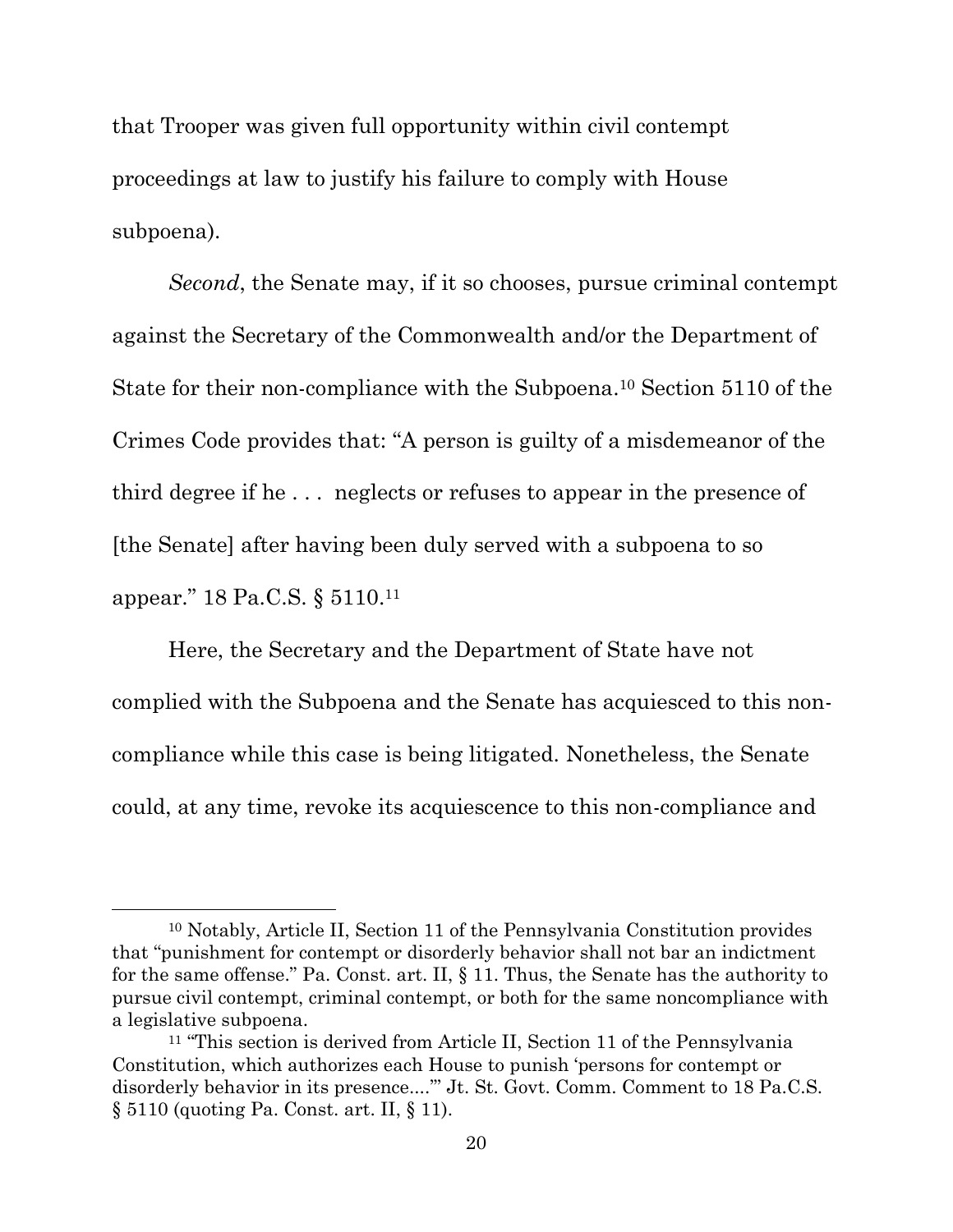proceed on a Resolution for Criminal Contempt against the Secretary and/or the Department of State for their failure to comply with the Subpoena.<sup>12</sup> As with any civil contempt proceedings at law, the initiation of criminal contempt proceedings at law by the Senate, if it so chooses, also would deprive this Court of equity jurisdiction over the pending petitions for review. Indeed, as with any civil contempt proceedings at law, the Secretary and/or the Department of State will have the opportunity to raise and be heard on any legal or constitutional challenges to the Subpoena in the context of criminal contempt proceedings at law, thereby divesting this Court of equity of jurisdiction. *See Commonwealth v. Costello*, 1912 WL 3913, at \*5 (Pa. Quar. Sess. 1912) (dismissing indictment of witness who refused to testify before Senate committee based on legal challenges raised by witness to subpoena in context of criminal contempt proceedings at law brought under [18 Pa.C.S.](https://1.next.westlaw.com/Link/Document/FullText?findType=L&pubNum=1000262&cite=PA18S5110&originatingDoc=If74ebcd030fa11d98057925bad68b741&refType=LQ&originationContext=document&transitionType=DocumentItem&ppcid=367b94b1412641c0a1acc307d8af89c0&contextData=(sc.Keycite)) § 5110).

<sup>12</sup> It should be noted that, unlike civil contempt proceedings, a person charged with criminal contempt is not given the opportunity to purge or remove the finding of contempt by complying with the subpoena in order to be released from incarceration.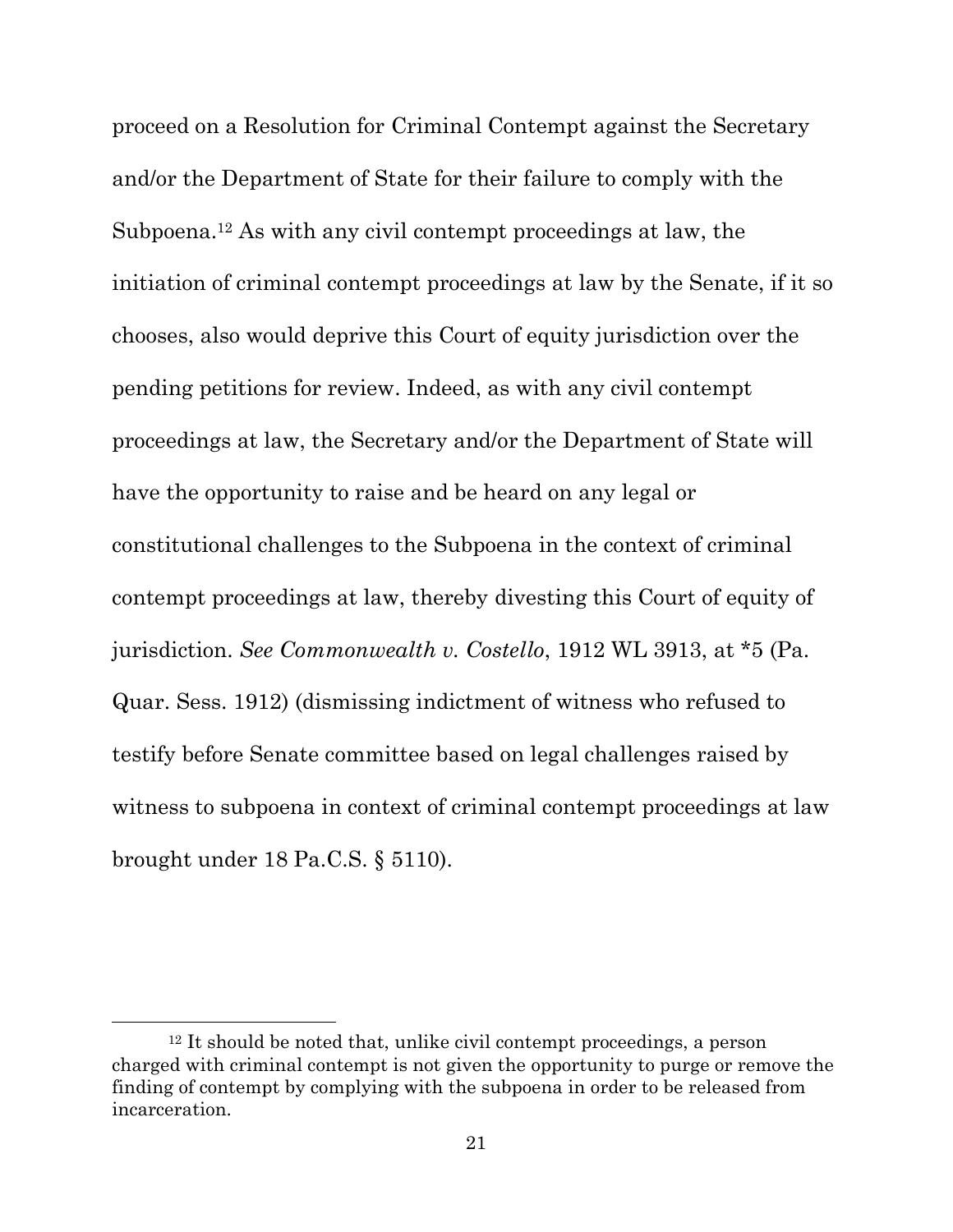#### <span id="page-24-0"></span>**IV. CONCLUSION**

Based on the foregoing, it is clear that the consolidated petitions for review in the nature of suits in equity filed by Petitioners were premature, untimely, and without jurisdiction. Because the Committee has not yet sought to enforce the Subpoena in this Court, Petitioners' petitions for review are unquestionably *not* ripe for review. Likewise, because Petitioners can raise their legal and constitutional challenges to the Subpoena in the context of enforcement proceedings at law initiated by the Committee in this Court, an adequate remedy at law exists to preclude this Court's exercise of equity jurisdiction over this case. Finally, because the Secretary and/or the Department of State also could raise their legal and constitutional challenges to the Subpoena in the context of civil and/or criminal contempt proceedings at law initiated by the Senate (if it so chooses), this Court is similarly precluded from exercising equity jurisdiction over this case. Accordingly, this Court should dismiss all three of the petitions for review for lack of equity jurisdiction as a matter of law in order to allow the Committee to pursue its own enforcement proceedings in this Court.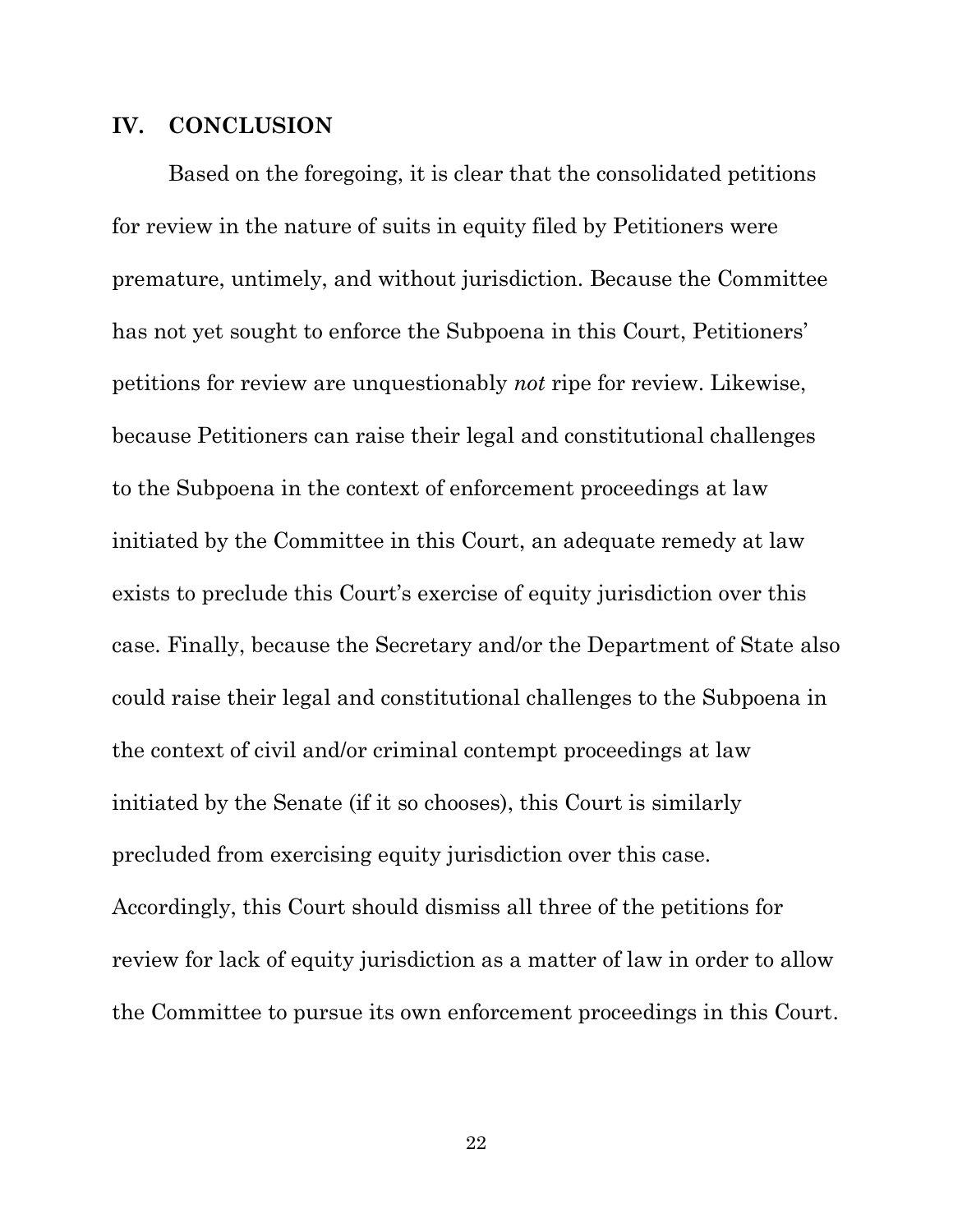Respectfully submitted,

Dated: February 15, 2022 /s/ Matthew H. Haverstick Matthew H. Haverstick (No. 85072) Joshua J. Voss (No. 306853) Shohin H. Vance (No. 323551) Samantha G. Zimmer (No. 325650) James G. Gorman III (No. 328376) KLEINBARD LLC Three Logan Square 1717 Arch Street, 5th Floor Philadelphia, PA 19103 Ph: (215) 568-2000 Fax: (215) 568-0140 Eml: [mhaverstick@kleinbard.com](mailto:mhaverstick@kleinbard.com) jvoss@kleinbard.com [svance@kleinbard.com](mailto:svance@kleinbard.com) [szimmer@kleinbard.com](mailto:szimmer@kleinbard.com) jgorman@kleinbard.com

> *Attorneys for Senator Jake Corman, Senator Cris Dush, and the Intergovernmental Operations Committee*